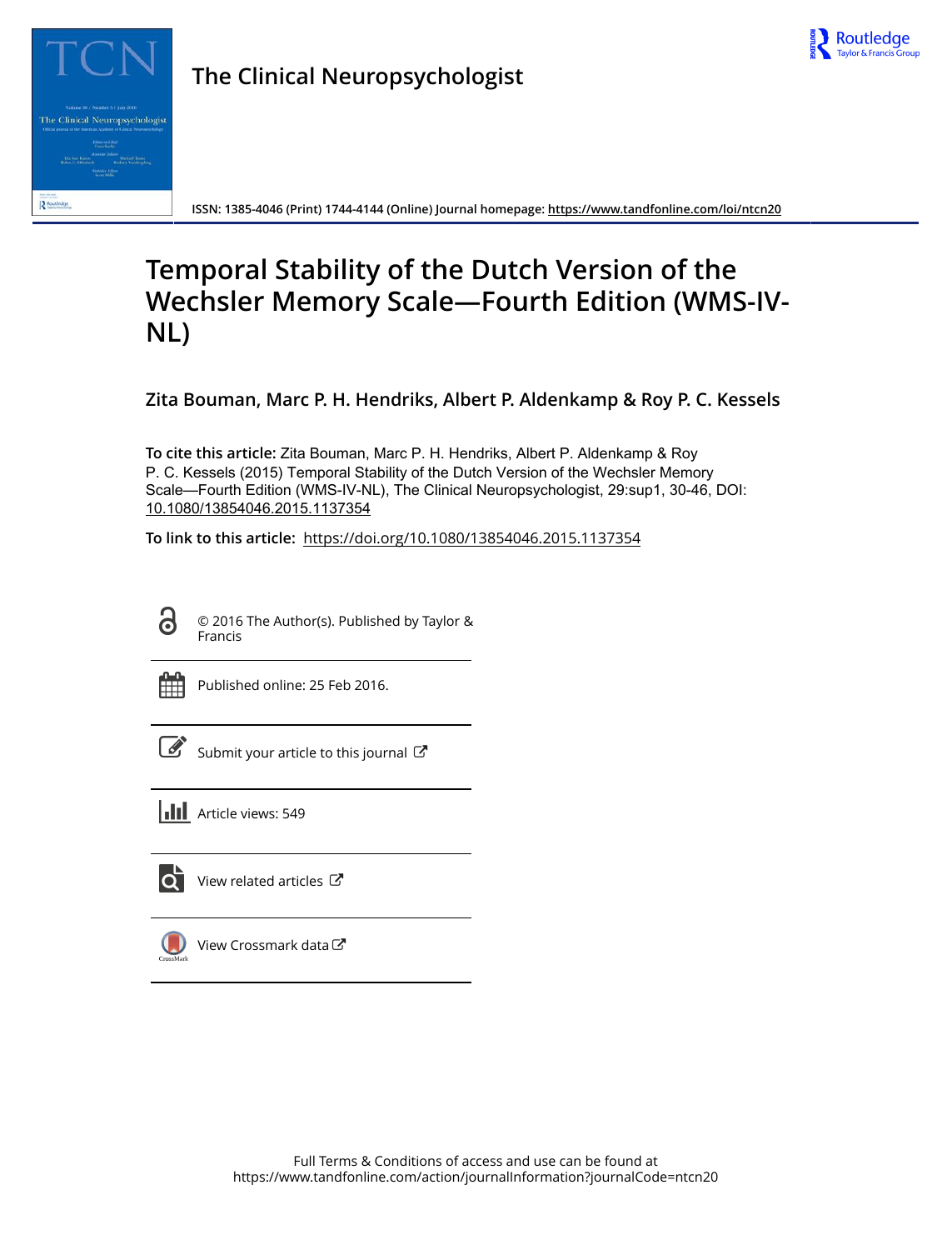# Temporal Stability of the Dutch Version of the Wechsler Memory Scale—Fourth Edition (WMS-IV-NL)

# Zita Bouman<sup>1,2</sup>, Marc P. H. Hendriks<sup>1,2</sup>, Albert P. Aldenkamp<sup>1,3,4,5</sup>, and Roy P. C. Kessels<sup>2,6</sup>

<sup>1</sup> Academic Centre for Epileptology, Kempenhaeghe, Heeze, the Netherlands <sup>2</sup>Donders Institute for Brain, Cognition and Behaviour, Radboud University, Nijmegen, the Netherlands

<sup>3</sup>Department of Neurology and School for Mental Health and Neuroscience, Maastricht University Medical Centre, Maastricht, the Netherlands

4 Department of Neurology, University Hospital Gent, Gent, Belgium

<sup>5</sup>Faculty of Electrical Engineering, Signal Processing System Group, Technical University Eindhoven, Eindhoven, the Netherlands

6 Department of Medical Psychology, Radboud University Medical Center, Nijmegen, the Netherlands

Objective: The Wechsler Memory Scale—Fourth Edition (WMS-IV) is one of the most widely used memory batteries. We examined the test–retest reliability, practice effects, and standardized regression-based (SRB) change norms for the Dutch version of the WMS-IV (WMS-IV-NL) after both short and long retest intervals. Method: The WMS-IV-NL was administered twice after either a short ( $M = 8.48$  weeks,  $SD = 3.40$  weeks, range  $= 3-16$ ) or a long ( $M = 17.87$  months,  $SD = 3.48$ , range = 12-24) retest interval in a sample of 234 healthy participants  $(M = 59.55 \text{ years}, \text{range} = 16-90; 118 \text{ completed the Adult battery}; \text{and } 116 \text{ completed the Older}$ Adult Battery). Results: The test–retest reliability estimates varied across indexes. They were adequate to good after a short retest interval (ranging from .74 to .86), with the exception of the Visual Working Memory Index ( $r = .59$ ), yet generally lower after a long retest interval (ranging from .56 to .77). Practice effects were only observed after a short retest interval (overall group mean gains up to 11 points), whereas no significant change in performance was found after a long retest interval. Furthermore, practice effect-adjusted SRB change norms were calculated for all WMS-IV-NL index scores. Conclusions: Overall, this study shows that the test–retest reliability of the WMS-IV-NL varied across indexes. Practice effects were observed after a short retest interval, but no evidence was found for practice effects after a long retest interval from one to two years. Finally, the SRB change norms were provided for the WMS-IV-NL.

Keywords: Neuropsychological assessment; Episodic memory; Test battery; Test–retest reliability; Practice effects; Reliable change.

## INTRODUCTION

In clinical practice, repeated neuropsychological assessments across time are often necessary to monitor patients with a variety of neurological and psychiatric disorders (Heilbronner et al., [2010](#page-16-0); Lezak, Howieson, Bigler, & Tranel, [2012\)](#page-16-0). For instance,

This is an Open Access article distributed under the terms of the Creative Commons Attribution License [\(http://creativecommons.org/licenses/by/4.0/](http://www.cbs.nl)), which permits unrestricted use, distribution, and reproduction in any medium, provided the original work is properly cited.

Address Correspondence to: Zita Bouman, MSc, Donders Institute for Brain Cognition and Behaviour, Radboud University Nijmegen, Montessorilaan 3, 6525 HR Nijmegen, the Netherlands. E-mail: [z.bouman@donders.ru.nl](mailto:z.bouman@donders.ru.nl)

<sup>(</sup>Received 29 June 2015; accepted 24 December 2015)

<sup>© 2016</sup> The Author(s). Published by Taylor & Francis.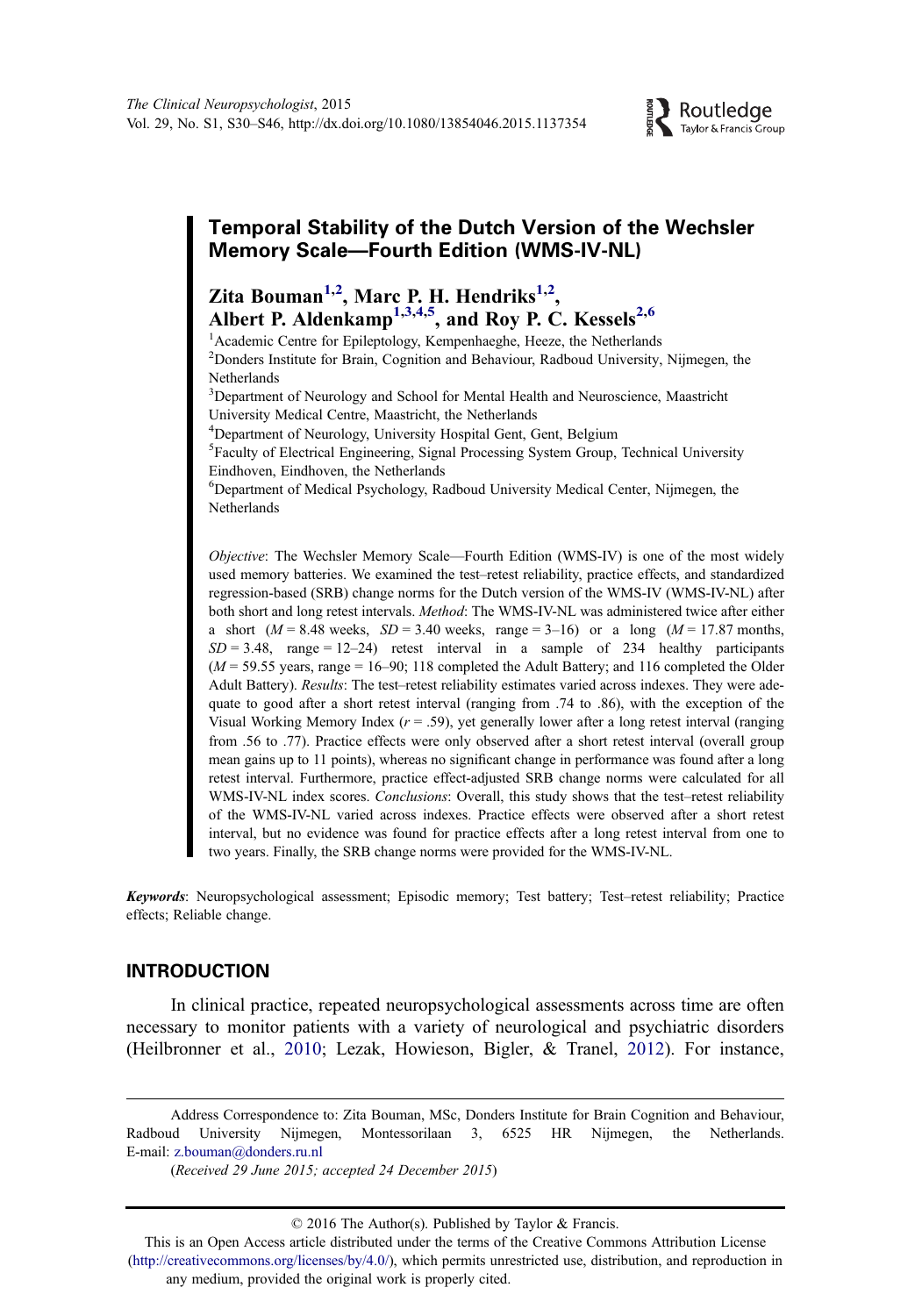repeated assessments are used to monitor the efficacy of cognitive rehabilitation, pharmalogical, or neurosurgical treatments (Chelune, [2003;](#page-15-0) Chelune, Naugle, Lüders, Sedlak, & Awad, [1993;](#page-15-0) Schoenberg et al., [2012](#page-17-0)). Also, serial assessments provide insight in the course of cognitive decline in patients with neurodegenerative disorders, such as dementia (Duff, Chelune, & Dennett, [2012](#page-16-0)). As memory problems are the most prevalent cognitive deficits in a variety of clinical pathologies, reliable repeated assessment of memory functioning plays a crucial role in neuropsychological evaluations. Therefore, there is a demand for evaluation of test–retest reliability and practice effects of memory tests.

A variety of tests and batteries exist that measure different aspects of memory functioning (see Lezak et al., [2012](#page-16-0) for a comprehensive overview). The Wechsler Memory Scale (WMS) is one of the most widely used memory batteries worldwide (Rabin, Barr, & Burton, [2005](#page-16-0)). Several studies have examined test–retest reliability and practice effects of different versions of the WMS, such as the WMS (Dikmen, Heaton, Grant, & Temkin, [1999;](#page-15-0) McCaffrey, Ortega, & Haase, [1993](#page-16-0); Mitrushina & Satz, [1991](#page-16-0); Wechsler & Stone, [1945](#page-17-0)), the Wechsler Memory Scale—Revised (WMS-R: Ivnik, Smith, Malec, Petersen, & Tangalos, [1995](#page-16-0); Theisen, Rapport, Axelrod, & Brines, [1998;](#page-17-0) Wechsler, [1987\)](#page-17-0), and Wechsler Memory Scale—Third Edition (WMS-III: Iverson, [2001](#page-16-0); Lo, Humphreys, Byrne, & Pachana, [2012](#page-16-0); Wechsler, [1997](#page-17-0)). However, the test–retest reliability of the WMS-IV has been scarcely addressed so far (Wechsler, Holdnack & Drozdick, [2009](#page-16-0); Holdnack, Drozdick, Weiss, & Iverson, [2013\)](#page-16-0).

Previous research has shown that there are differences in test–retest reliability among different cognitive domains. The test–retest reliability of memory tests is generally found to be poorer than that of tests assessing other cognitive functions (Calamia, Markon, & Tranel, [2013;](#page-15-0) Ivnik et al., [1995](#page-16-0); McCaffrey et al., [1993;](#page-16-0) McCaffrey & Westervelt, [1995\)](#page-16-0), especially when the retest interval is longer (Domino & Domino, [2006\)](#page-15-0). It has been suggested that normal human memory performance is variable and that caution needs to be exercised when interpreting repeated memory assessments (Dikmen et al., [1999](#page-15-0)), as poor reliability estimates may cause problems such as failing to detect actual changes in research or in clinical practice.

In addition to test–retest reliability from a pure psychometric perspective, practice effects may further complicate the interpretation of repeated memory assessment. Specifically, practice effects are improvements in the test performance on re-evaluations that do not reflect genuine improvement in the underlying construct, but may be related to other processes such as recollection of specific items, learned test-taking strategies, or familiarity with the test-occasion (Calamia, Markon, & Tranel, [2012\)](#page-15-0). Notably, if all participants scores increase or decrease in the same amount, the reliability is still high. Therefore, it is possible that a test has a high reliability, but at the same time reveals large practice effects.

By definition, memory tests are especially susceptible to practice effects, because repeated assessment will enhance retrieval of specific items (Lezak et al., [2012](#page-16-0); McCaffrey et al., [1993](#page-16-0)). However, findings on practice effects in the literature are difficult to compare, since practice effects are influenced by many different factors which vary across studies. For example, population-specific effects such as younger age and higher intellectual ability are related to larger practice effects (Dikmen et al., [1999](#page-15-0); McCaffrey & Westervelt, [1995;](#page-16-0) Mitrushina & Satz, [1991](#page-16-0); Rabbitt, Diggle, Smith, Holland, & Mc Innes, [2001](#page-16-0); Rapport et al., [1997](#page-17-0)). Moreover, an increasing number of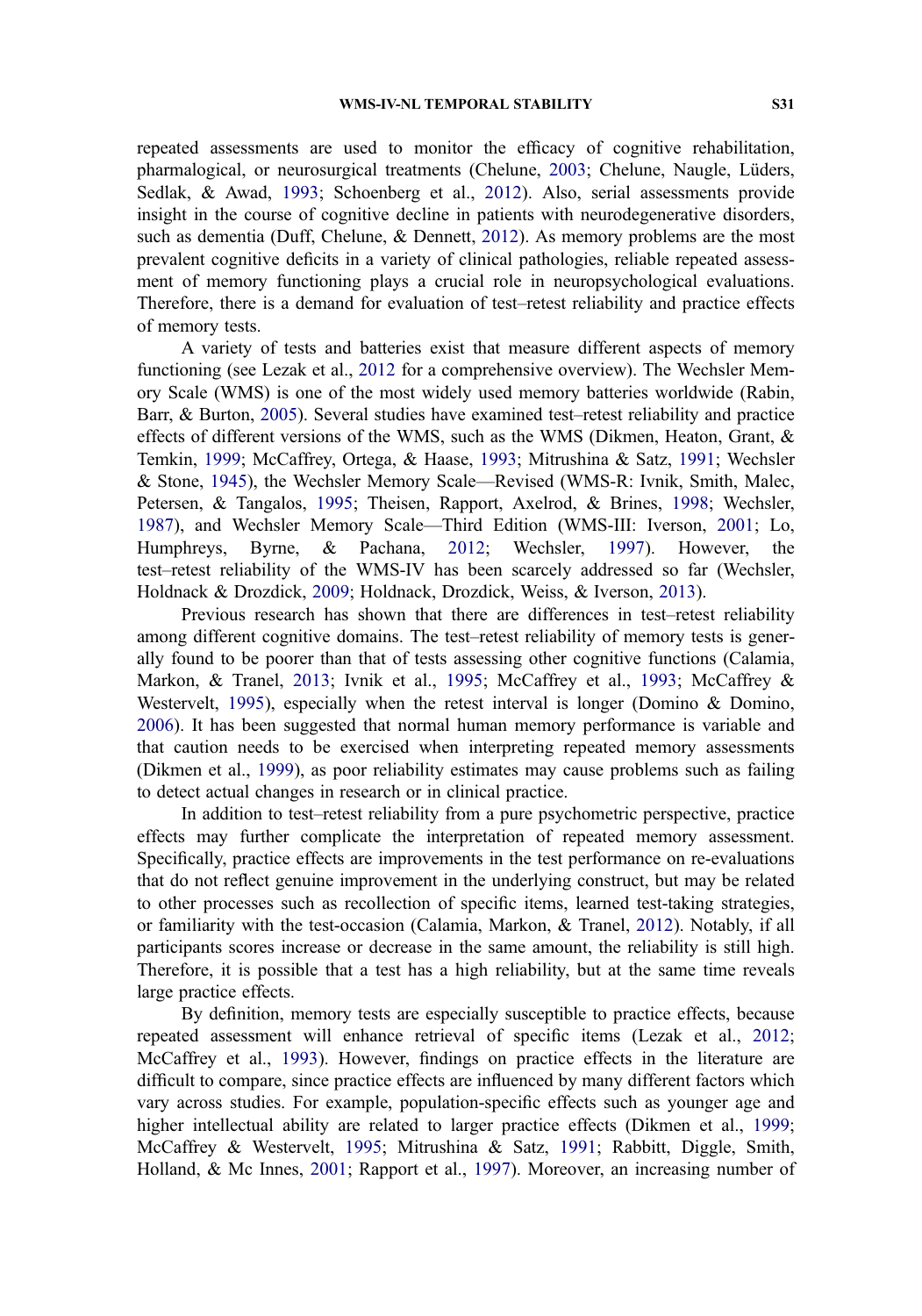re-administrations (Collie, Maruff, McStephen, & Darby, [2003](#page-15-0); Ferrer, Salthouse, Stewart, & Schwartz, [2004](#page-16-0); Theisen et al., [1998\)](#page-17-0) and shorter lengths of the test–retest interval are associated with larger practice effects (Calamia et al., [2012](#page-15-0)).

Until now, only two studies have addressed retest effects of the latest edition of the WMS, the Wechsler Memory Scale—Fourth Edition (WMS-IV), which are reported in the test's Technical Manual (Holdnack & Drozdick, [2009](#page-16-0)) and in the Advanced Clinical Interpretation publication (Holdnack et al., [2013\)](#page-16-0). These studies used the test–retest sample of the US WMS-IV, which consists of 244 participants (173 completed the Adult Battery and 71 the Older Adult Battery). The WMS-IV was administered twice after test-intervals from 2 to 12 weeks ( $M = 23$  days). For the Adult Battery, the testretest reliability coefficients for the index scores ranged between .81 and .83, and average increases ranged from 4.3 points (Visual Working Memory Index) to 13.7 points (Delayed Memory Index). For the Older Adult Battery, the test–retest reliability coefficients for the index scores ranged from .80 to .87, and average increases ranged from 10.6 points (Auditory Memory Index) to 12.4 points (Immediate Memory Index). Based on these results, considerable increments in the WMS-IV index scores seem to occur after short time intervals of several weeks in a healthy sample. Accordingly, Holdnack and colleagues [\(2013](#page-16-0)) provided regression equations for all WMS-IV indexes and subtests that can be used to predict reliable change in repeated assessments.

However, it is still unclear whether these performance increments continue to persist after longer retest intervals. It has been suggested that practice effects diminish when the time passes, but several studies have shown that practice effects may persist over longer time intervals up to 7–13 years (Basso, Carona, Lowery, & Axelrod, [2002;](#page-15-0) Salthouse, [2010;](#page-17-0) Salthouse, Schroeder, & Ferrer, [2004;](#page-17-0) Salthouse & Tucker-Drob, [2008\)](#page-17-0). With respect to previous versions of the WMS, few studies have reported practice effects after long test–retest intervals in healthy participants (Chelune et al., [1993;](#page-15-0) Dikmen et al., [1999;](#page-15-0) Lo et al., [2012;](#page-16-0) Mitrushina & Satz, [1991](#page-16-0)). Overall, these studies found that the magnitude of practice effects after longer retest intervals varies per subtest (e.g., long lasting practice effects were commonly found on the subtests Logical Memory, and Verbal Paired Associates), and were also influenced by demographic variables such as age and intelligence (e.g., long-lasting practice effects were generally seen in younger adults and higher educated participants).

The present study examined the test–retest reliability and practice effects of the Dutch version of the WMS-IV (WMS-IV-NL: Hendriks, Bouman, Kessels, & Aldenkamp, [2014;](#page-16-0) Wechsler, [2009](#page-17-0)). Two different test–retest intervals were studies; one group of healthy participants was re-examined after a short retest interval  $(3-16$  weeks) and another group after a long retest interval (12–24 months). It is expected that the test–retest reliability and practice effects after a short retest interval will be comparable to those found in the US WMS-IV test–retest sample (Holdnack & Drozdick, [2009;](#page-16-0) Holdnack et al., [2013](#page-16-0)). In addition, it is expected that the test–retest reliability may be somewhat lower after a long retest interval compared to a short retest interval. Moreover, we expect long-lasting learning effects on the verbal and visual episodic memory tasks (i.e., Auditory Memory Index, Visual Memory Index, Immediate Memory Index and Delayed Memory Index), but not on the visual working memory tasks (i.e., Visual Working Memory Index). Furthermore, we generated standardized regression-based (SRB) change norms to provide statistical directions for detecting significant changes at an individual level for use in clinical practice.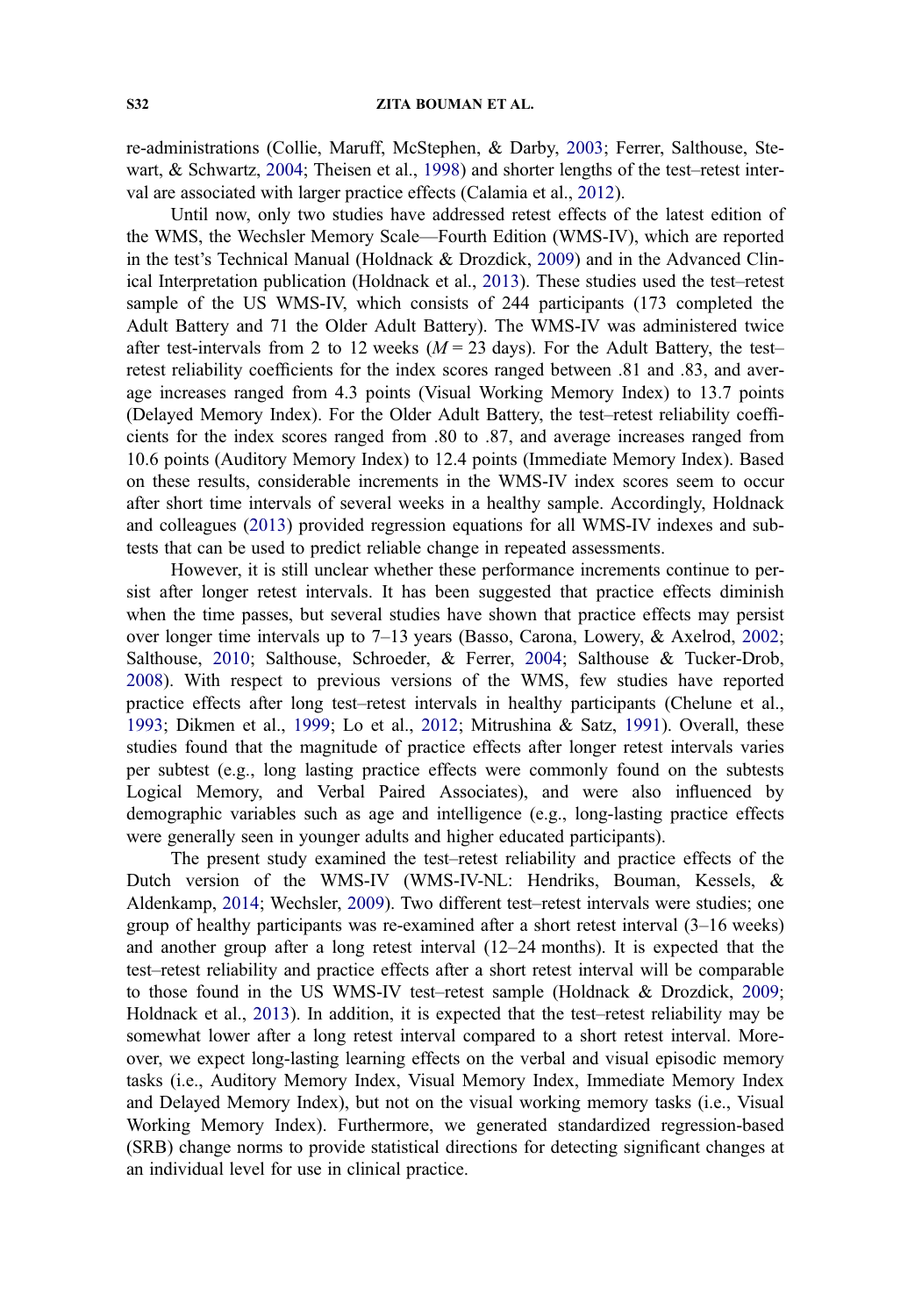## <span id="page-4-0"></span>METHODS

### **Participants**

The sample consisted of 234 healthy persons (age range 16–90 years, mean age = 59.55,  $SD = 21.36$ ; 100 males) from the WMS-IV-NL standardization sample (Hendriks et al., [2014](#page-16-0)). Of these participants, 118 completed the WMS-IV-NL Adult Battery, and 116 completed the WMS-IV-NL Older Adult Battery. Participants from different age groups and with different educational levels were recruited by trained assessors through their network, via advertisement and via a database of Pearson Assessment, the Netherlands. The sample-selection was based on the Dutch population according to census results from the Central Office for Statistics of the Netherlands (CBS, [2011](#page-15-0)). The sample was stratified according to age, sex, education level, and ethnicity; and the participants were only included if they met the inclusion criteria: primary language is Dutch; no significant hearing of visual impairment; no psychiatric or neurologic disorder, no substance abuse affecting cognitive functioning; and no use of medicines affecting cognitive functioning.

Of these participants, 134 (49.3% Adult Battery and 50.7% Older Adult Battery) were reassessed after a short interval of approximately 8.48 weeks  $(SD = 3.40, \text{ range})$ 3–16 weeks), and 100 (52% Adult Battery and 48% Older Adult Battery) were reassessed after a longer interval of approximately 17.87 months  $(SD = 3.48$ , range 12–24 months). With respect to the frequency distribution, neither the short nor the long-interval data were skewed (skewness and kurtosis coefficients >−1 and <1). Participant characteristics are summarized in Table 1. The WMS-IV-NL standardization study was approved by the Institutional Review Board of Radboud University, Nijmegen and written informed consent was obtained.

## Neuropsychological tests

All participants were administered the WMS-IV-NL. This memory battery is divided into an Adult Battery for use in participants aged 65–90, and an Older Adult

|                        | <b>Adult Battery</b>     |                         |                  | Older Adult Battery      |                         |                  |
|------------------------|--------------------------|-------------------------|------------------|--------------------------|-------------------------|------------------|
|                        | Short retest<br>interval | Long retest<br>interval | $\boldsymbol{p}$ | Short retest<br>interval | Long retest<br>interval | $\boldsymbol{p}$ |
| N                      | 66                       | 52                      |                  | 68                       | 48                      |                  |
| Age (Mean, SD)         | 41.73 (17.15)            | 43.94 (16.21)           | ns               | 77.40 (7.86)             | 75.67 (6.32)            | ns               |
| Sex (M/F)              | 31/35                    | 20/32                   | ns               | 27/41                    | 22/26                   | ns               |
| <b>Education</b> level | 24/24/18                 | 11/25/16                | ns               | 36/19/13                 | 21/16/10                | ns               |
| (Low/average/high)     |                          |                         |                  |                          |                         |                  |
| NART IO (Mean, SD)     | 101.44 (12.90)           | 104.45 (13.68)          | ns               | 102.28 (12.94)           | 104.37 (9.20)           | ns               |

Table 1. Participant characteristics

Notes: Education level was classified according to the Central Office for Statistics of the Netherlands (CBS, [2011](#page-15-0)), which is based on the International Standard Classification of Education (ISCED: United Nations Educational, Scientific and Cultural Organization Institute for Statistics (UNESCO-UIS, [2011](#page-17-0)). Intelligence was measures using the Dutch version of the National Adult Reading Test (NART: Nelson & Willison, [1991;](#page-16-0) Schmand et al., [1992](#page-17-0)).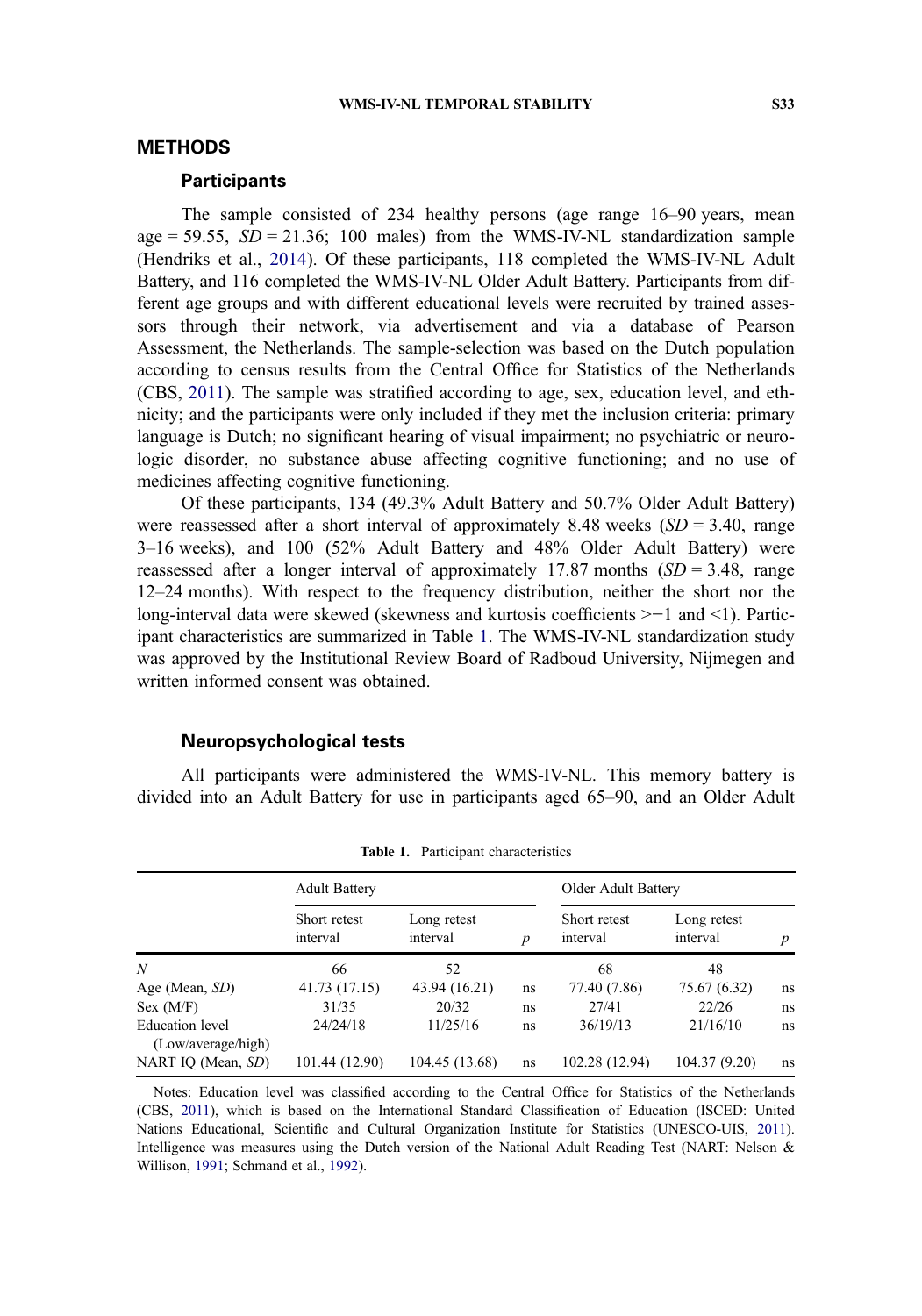#### S34 ZITA BOUMAN ET AL.

Battery for use in participants aged 65–90. The WMS-IV-NL Adult Battery comprises one optional subtest, the Brief Cognitive Status Exam (BCSE), and a total of six primary subtests of which two visual working memory tests: Spatial Addition (SA) and Symbol Span (SSP), and four subtests with immediate and delayed recall conditions: Logical Memory I and II (LM), Verbal Paired Associates I and II (VPA), Visual Reproduction I and II (VR), and Designs I and II (DE). These six primary subtests contribute to five index scores: Auditory Memory (AMI), Visual Memory (VMI), Visual Working Memory (VWMI), Immediate Memory (IMI), and Delayed Memory (DMI). The WMS-IV-NL Older Adult Battery comprises the BCSE and a selection of four primary subtests (SSP, LM, VPA and VR) and four index scores (AMI, VMI, IMI, and DMI).

The Dutch version of the WMS-IV was developed to be equivalent to original published US version of this test battery. The nonverbal visual stimuli are identical, and the instructions, auditory stimuli and scoring criteria were translated and adapted to the Dutch language. Pilot studies (first pilot study  $n = 60$ ; second pilot study  $n = 120$ ) were performed to check and improve the Dutch language adaptation of the WMS-IV. Moreover, an expert group consisting of clinical neuropsychologists from the Netherlands and Belgium checked the Dutch adaptation after both pilot studies (see also Hendriks et al., [2014](#page-16-0); for a detailed description of the development of the WMS-IV-NL). Moreover, a previous study revealed that the factor structures of the Dutch and US WMS-IV standardization samples were invariant, which strengthens the case of equivalence (Bouman, Hendriks, Kerkmeer, Kessels, & Aldenkamp, [2015\)](#page-15-0).

Also, the Dutch version of the National Adult Reading Test (NART) was used as an estimate of intelligence (IQ) (Nelson & Willison, [1991](#page-16-0); Schmand, Lindeboom, & Van Harskamp, [1992\)](#page-17-0)

#### Procedures

Administration of the WMS-IV-NL was performed in accordance with the test manual (Hendriks et al., [2014;](#page-16-0) Wechsler, [2009\)](#page-17-0). The trained assessors were neuropsychologists or research assistants who completed an interactive training about the WMS-IV-NL administration and scoring. Moreover, their performance was monitored and evaluated before and at multiple times during the study. The standardization study of the WMS-IV-NL was accomplished by 93 independent trained assessors, the short-term retest assessment was performed by 31 assessors, and the long-term retest assessment was performed by 9 assessors. All participants in the short-term group were tested by the same assessor twice. However, due to logistic constraints, only 21 participants in the long-term retest group were tested by the same assessor twice.<sup>1</sup>

<sup>&</sup>lt;sup>1</sup>To examine whether the performance increments differed when the WMS-IV-NL was administered twice by the same examiner or by different examiners, we conducted a  $2 \times 2 \times 5$  mixed factor multivariate analysis of covariance was performed with Examiner (2 levels: same vs. different) as the between-subject factor, Time (2 levels: baseline vs. re-evaluation) and Index Scores (5 levels: AMI, VMI, VWMI, IMI, and DMI) as the repeated factors, and Interval (short vs. long) as the covariate. In both the Adult and Older Adult Batteries, no significant main effect was found for Examiner, nor were there significant interaction effects for Time × Examiner, Index Scores × Examiner or Time × Index Scores × Examiner ( $p > .05$ ). This indicates that there is no difference in performance increments when the WMS-IV-NL is administered twice by the same examiner or by two different examiners.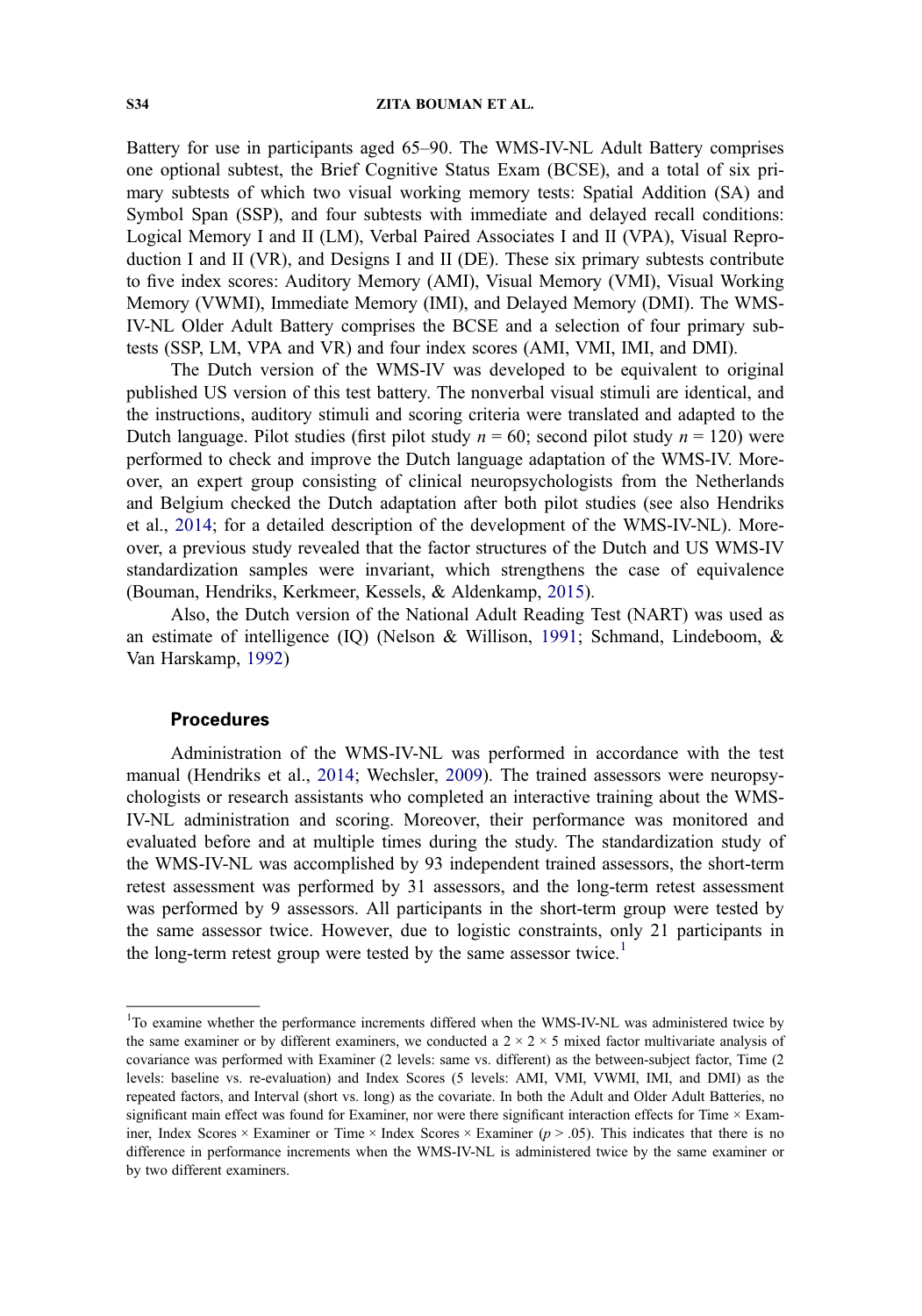#### Statistical analyses

Demographic variables were compared for the groups who were re-evaluated after a short or a long retest interval using analyses of variance (age and NART IQ) and chisquared tests (sex and education level). For all analyses we used the scaled scores to enhance the comparability to the test–retest studies reported for the US WMS-IV (Holdnack & Drozdick, [2009](#page-16-0); Holdnack et al., [2013](#page-16-0)). Also, these age-corrected scores are more insightful for clinicians. All analyses were performed using the Statistical Package for Social Sciences (SPSS) version 19.0, and all effects are reported as significant at  $p < .05$ .

Test–retest reliability of the WMS-IV-NL was assessed by Pearson correlation coefficients between the scores from the baseline and re-evaluations (i.e., short- and long-term intervals). Moreover, the reliability coefficients of the short- and long-term retest groups were compared. Also, the reliability coefficients of the short-term retest group were compared to the test–retest reliabilities reported in the US WMS-IV-NL Technical Manual (Holdnack & Drozdick, [2009\)](#page-16-0) using Fisher r-to-z transformation.

To examine the practice effects, we conducted a number of steps. First, we compared the baseline measures of the short- and long-term retest groups using a one-way between-groups multivariate analysis of variance (MANOVA) with Interval (2 levels: short vs. long) as between-subject factor and baseline measures of the index scores (5 levels: AMI, VMI, VWMI, IMI, and DMI) as dependent variables. Next, in order to study whether the short- and long-term retest groups showed different performance increments across time, we conducted a mixed between-within subjects MANOVA with Interval (2 levels: short vs. long) as the between-subject factor, Time (2 levels: baseline vs. re-evaluation) as the within-subject factor, and Index Scores (5 levels: AMI, VMI, VWMI, IMI, and DMI) as dependent variables. Subsequently, we performed paired samples t-tests for the separate groups (i.e., short- and long-term retest) with Time (2 levels: baseline vs. re-evaluation) as within-subject factor and each of the five WMS-IV-NL index scores as dependent variable (Corrected alpha from .01 to reduce the risk of Type I errors).

In addition, we used a multivariate SRB approach to determine reliable change on the WMS-IV-NL index scores after short- and long-term retest intervals. According to the procedure described by McSweeny, Naugle, Chelune, and Lüders ([1993\)](#page-16-0), multiple regression analyses were employed to derive equations for predicting WMS-IV-NL index scores at re-evaluation from baseline test performance and other predictors. Specifically, hierarchical regression models were performed with the retest WMS-IV-NL index score as dependent variable, and baseline scores, test–retest interval (days), and demographic variables (age, education level, and sex) as predictors. Education level (low, average, and high) was classified according to the Central Office for Statistics of the Netherlands (CBS, [2011\)](#page-15-0), which is based on the International Standard Classification of Education (ISCED: United Nations Educational, Scientific and Cultural Organization Institute for Statistics (UNESCO-UIS, [2011](#page-17-0)). Only predictor variables that were significant at the .05 level were retained in the model. Next, the intercept and regression coefficients form these models were used to estimate the predicted retest index scores for all participants, and the 90 and 95% confidence intervals were applied to all individual's to determine base rates of significant improvements, declines, and stability on the WMS-IV-NL scores (see also a procedure utilized by Temkin, Heaton, Grant, & Dikmen, [1999](#page-17-0)).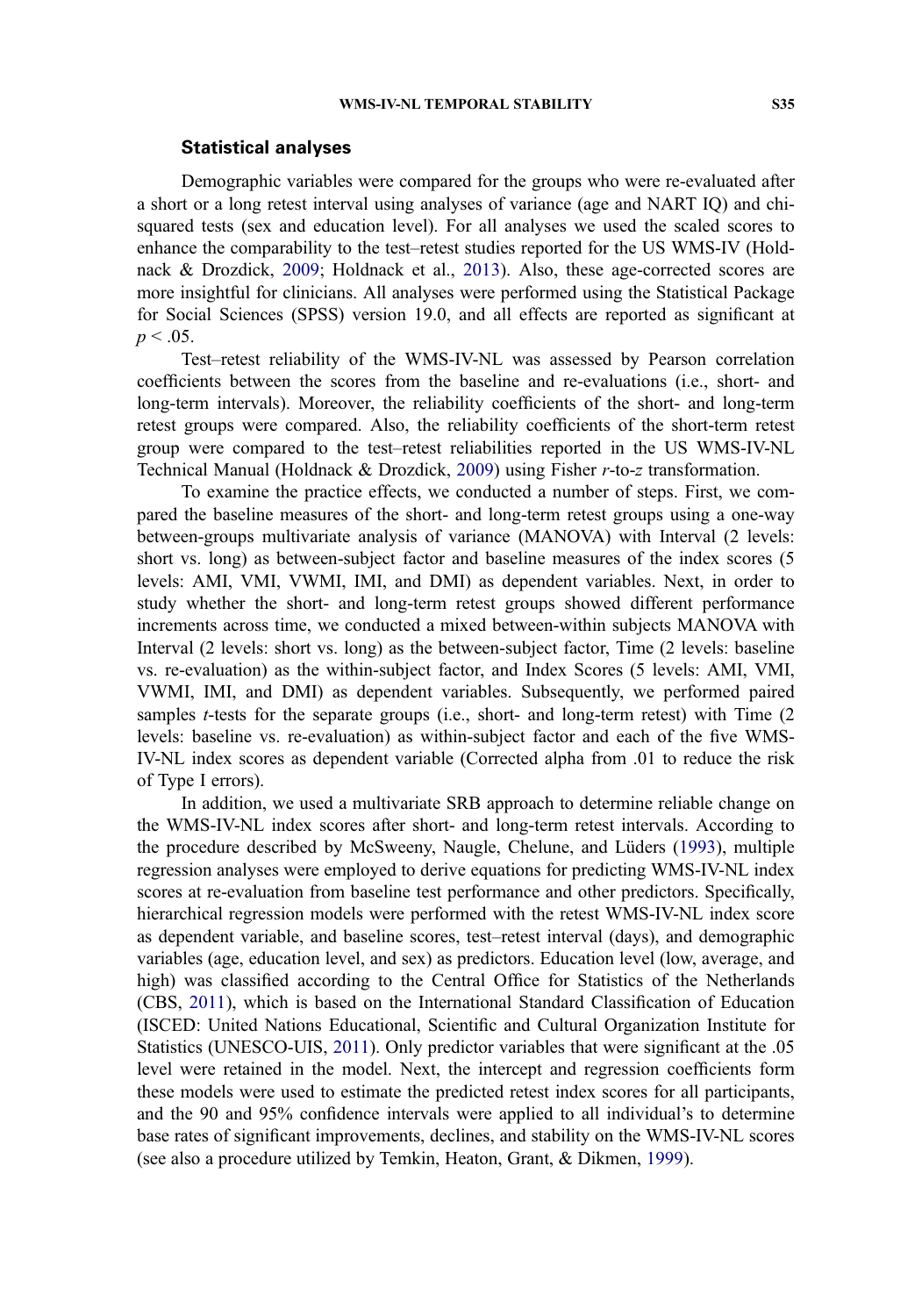#### RESULTS

The groups did not significantly differ with respect to age, sex distribution, education level, and NART IQ score  $(p < .05)$  (see Table [1\)](#page-4-0).

### Test–retest reliability

The mean WMS-IV-NL index scores across time for both the short- and longterm retest groups are presented in Table [2](#page-8-0). Additionally, the mean WMS-IV-NL subtest scores across time for the short- and long-term retest groups can be found in Supplementary Table 1. The correlations between the scores from the baseline and re-evaluations were all significant ( $p < .001$ ). Specifically, for the short retest interval, we found adequate to good correlations for the WMS-IV-NL index scores (ranging from  $r = .74$ ) for VMI Adult Battery to  $r = .86$  for AMI Older Adult Battery), with the exception of the VWMI in the Adult Battery  $(r = .59)$ . With the exception of the VWMI in the Adult Battery, all reliability coefficients are comparable to the test–retest reliabilities reported in the US WMS-IV-NL Technical Manual ( $p < .05$ ) (Holdnack & Drozdick, [2009](#page-16-0)). For the long retest interval, we found somewhat lower (but not statistically different) correlations on most of the index scores than after a short retest interval (ranging from  $r = .56$  for VWMI Adult Battery to .77 for VMI Adult Battery) (see Table [2](#page-8-0)).

## Practice effect

Adult Battery. Table [2](#page-8-0) shows the mean WMS-IV-NL Adult Battery index scores across time for both groups (i.e., short- and long-term intervals). The groups (Interval: short vs. long) did not differ significantly at the baseline measures.

The mixed factor MANOVA revealed a significant main effect for Interval  $(F(1,$  $112$ ) = 9.13,  $p < .003$ ,  $\eta_p^2 = .08$ ), with participants who were re-evaluated after the short<br>retest interval performing significantly higher than participants who were re-evaluated retest interval performing significantly higher than participants who were re-evaluated after the long retest interval ( $p < .001$ ). In addition, a main effect of Time ( $F(1, 112)$ ) = 48.48,  $p < .001$ ,  $\eta_p^2 = .30$ ) was observed. Contrast analyses revealed that overall, participants performed better at the re-evaluation than at the baseline measure ( $n < .001$ ) ticipants performed better at the re-evaluation than at the baseline measure  $(p < .001)$ . No significant main effect was found for Index Scores  $(F(2.092, 234.345) = 2.42,$  $\eta_p^2 = .02$ ).<br>Add

Additionally, the interaction effect of Interval  $\times$  Index Scores was not significant,  $F(2.092, 268.207) = 3.15, \eta_p^2 = .03$ . Interval and Time showed significant interactions,<br> $F(1, 112) = 35.74, p < 0.01$   $\eta_p^2 = 24$ . That is participants who were re-evaluated after  $F(1, 112) = 35.74$ ,  $p < .001$ ,  $\eta_p^2 = .24$ . That is, participants who were re-evaluated after the short retest interval performed better the second time  $(p < .001)$ , whereas the performed the short retest interval performed better the second time ( $p < .001$ ), whereas the performance of participants who were re-evaluated after the long retest interval did not differ between the two assessments. Also, the interaction between Time and Index Scores was significant,  $F(2.395, 268.207) = 3.15, p < .036, \eta_p^2 = .03$ . The three-way interaction<br>Interval  $\times$  Time  $\times$  Index Scores was not significant  $F(2.395, 268.207) = 2.22, p = 101$ . Interval  $\times$  Time  $\times$  Index Scores was not significant,  $F(2.395, 268.207) = 2.22$ ,  $p = .101$ ,  $\eta_p^2 = .02$  $\eta_p^2 = .02$  $\eta_p^2 = .02$ . Subsequently, Table 2 shows that with the exception of the VWMI, performance on all index scores increased significantly from baseline to re-evaluation after a short interval. Specifically, the overall group showed a mean increase of approximately 10, 9, 4, 11, and 10 points on AMI, VMI, VWMI, IMI, and DMI, respectively. In contrast, the performance on all WMS-IV-NL index scores did not differ between the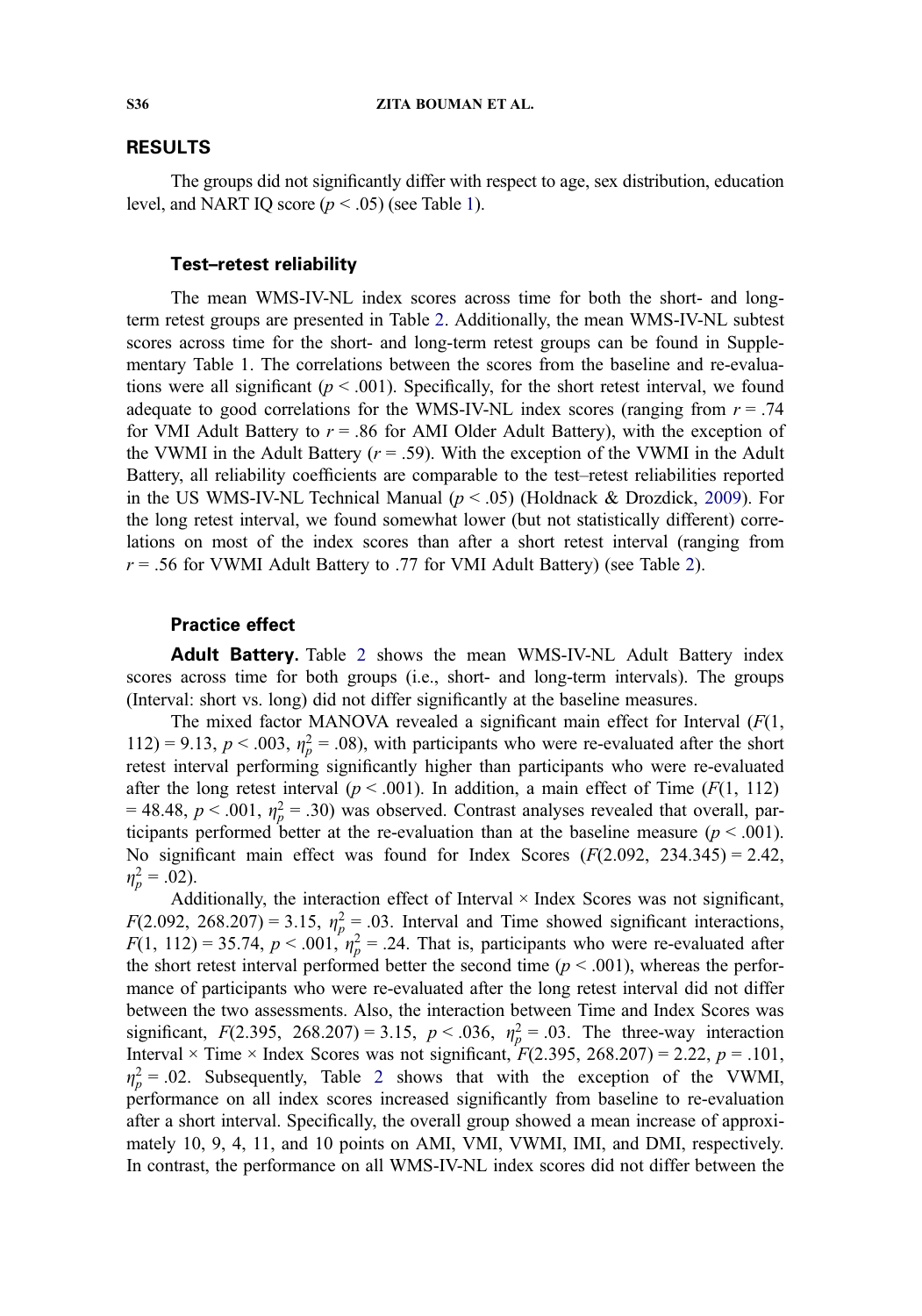| is a figure of the control of the control of the control of the control of the control of the control of the control of the control of the control of the control of the control of the control of the control of the control |
|-------------------------------------------------------------------------------------------------------------------------------------------------------------------------------------------------------------------------------|
|                                                                                                                                                                                                                               |
|                                                                                                                                                                                                                               |
| $\overline{a}$                                                                                                                                                                                                                |
|                                                                                                                                                                                                                               |
| l                                                                                                                                                                                                                             |
| į                                                                                                                                                                                                                             |
| .<br>.<br>.<br>.                                                                                                                                                                                                              |
|                                                                                                                                                                                                                               |
|                                                                                                                                                                                                                               |
|                                                                                                                                                                                                                               |
|                                                                                                                                                                                                                               |
|                                                                                                                                                                                                                               |
|                                                                                                                                                                                                                               |
|                                                                                                                                                                                                                               |
|                                                                                                                                                                                                                               |
|                                                                                                                                                                                                                               |
|                                                                                                                                                                                                                               |
| .<br>.<br>.                                                                                                                                                                                                                   |
| ֧֧֧֧ׅ֧֧֧ׅ֧֧֧֧ׅ֧֧֧ׅ֧֚֚֚֚֚֚֚֚֚֚֚֚֚֚֚֚֚֚֚֚֚֚֚֚֚֚֝֝֝֓֝֓֝֜֝֓֝֓֜֜֝֬֝֓֜֜֜֝֬֜                                                                                                                                                         |
|                                                                                                                                                                                                                               |
|                                                                                                                                                                                                                               |
|                                                                                                                                                                                                                               |
|                                                                                                                                                                                                                               |
|                                                                                                                                                                                                                               |
|                                                                                                                                                                                                                               |
|                                                                                                                                                                                                                               |
| l                                                                                                                                                                                                                             |
|                                                                                                                                                                                                                               |
|                                                                                                                                                                                                                               |
|                                                                                                                                                                                                                               |
|                                                                                                                                                                                                                               |
|                                                                                                                                                                                                                               |
| i<br>i                                                                                                                                                                                                                        |
|                                                                                                                                                                                                                               |
|                                                                                                                                                                                                                               |
|                                                                                                                                                                                                                               |
|                                                                                                                                                                                                                               |
|                                                                                                                                                                                                                               |
| ֖֖ׅׅ֪ׅ֪ׅ֪֪ׅ֚֚֚֚֚֚֚֚֚֚֚֚֚֚֚֚֚֚֡֡֡֡֡֡֡֡֡֡֡֬֝֬֓֡֬֝֓֡֬֓֬֝֬֝֬֝֓֞֬                                                                                                                                                                  |
|                                                                                                                                                                                                                               |
|                                                                                                                                                                                                                               |
|                                                                                                                                                                                                                               |
|                                                                                                                                                                                                                               |
|                                                                                                                                                                                                                               |
|                                                                                                                                                                                                                               |
|                                                                                                                                                                                                                               |
|                                                                                                                                                                                                                               |
|                                                                                                                                                                                                                               |
|                                                                                                                                                                                                                               |
| į<br>֚֚֚֚֚֚֚֚֡                                                                                                                                                                                                                |
|                                                                                                                                                                                                                               |
|                                                                                                                                                                                                                               |
| I                                                                                                                                                                                                                             |

<span id="page-8-0"></span>

|                          |                                                                                                                                                                 |                       |                |         |                    |               |                                     |                      |                     |                    |       |                     |                 | Diff baseline    |                |            |            |
|--------------------------|-----------------------------------------------------------------------------------------------------------------------------------------------------------------|-----------------------|----------------|---------|--------------------|---------------|-------------------------------------|----------------------|---------------------|--------------------|-------|---------------------|-----------------|------------------|----------------|------------|------------|
|                          |                                                                                                                                                                 | Short retest interval |                |         |                    |               |                                     | Long retest interval |                     |                    |       |                     |                 | measures         |                | $Diff r^*$ |            |
|                          | Baseline                                                                                                                                                        | <b>Re-evaluation</b>  |                |         | $p \quad \eta_p^2$ |               | Baseline                            | Re-evaluation        |                     | $t$ $p$ $\eta_p^2$ |       |                     |                 | $p$ $\eta_p^2$   |                |            |            |
| Adult Battery $(n = 66)$ |                                                                                                                                                                 |                       |                |         |                    |               | $(n = 52)$                          |                      |                     |                    |       |                     |                 |                  |                |            |            |
| AMI                      | 101.38 (15.05)                                                                                                                                                  | 11.73 (14.66)         | $\overline{8}$ | $-8.84$ | 5001               |               | 102.44 (15.49)                      | 103.68 (13.59)       | $\ddot{\mathrm{6}}$ | $-85$              | 399   |                     | $\overline{14}$ | .707             | $\ddot{\circ}$ | 1.75       | 080        |
|                          | 03.11 (13.60)                                                                                                                                                   | 11.67 (13.63)         | $\ddot{5}$     | $-6.94$ | $\overline{00}$    | $\frac{4}{3}$ | 98.62 (15.56)                       | 98.72 (15.67)        | .77                 |                    | 812   | $\overline{0}$      | 2.79            | <b>L60</b>       |                |            | <b>711</b> |
|                          | (03.03 (13.65)                                                                                                                                                  | 07.52 (13.68)         | 59             | $-2.84$ |                    |               | 98.90 (14.59)                       | 99.90 (13.85)        | 56                  |                    | 713   | $\overline{0}$      | 2.50            | 116              |                |            | 810        |
|                          | 01.65 (13.70)                                                                                                                                                   | 12.94 (13.76)         | .76            | $-9.27$ | $\epsilon$ .001    | 58            | 100.02 (15.08)                      | 01.00(13.89)         | .73                 | $-75$              | 456   | $\overline{a}$      |                 | 540              |                |            | .726       |
|                          | 03.56 (13.88)                                                                                                                                                   | 13.94 (14.13)         | 56.            | $-8.94$ | 0.001              | 56            | 101.23 (16.23)                      | 101.92 (15.06)       | 69                  | $-43$              | .672  | $\odot$             |                 | 403              |                |            | .242       |
| <b>Older</b> Adult       | $(n = 68)$                                                                                                                                                      |                       |                |         |                    |               | $(n = 48)$                          |                      |                     |                    |       |                     |                 |                  |                |            |            |
| <b>Battery</b>           |                                                                                                                                                                 |                       |                |         |                    |               |                                     |                      |                     |                    |       |                     |                 |                  |                |            |            |
| ЯЯ                       | 98.24 (16.22)                                                                                                                                                   | 04.10 (15.89)         | $\frac{86}{1}$ | $-5.68$ | < .001             |               | 104.31 (14.61)                      | 101.96 (16.77)       | $\overline{6}$      | 1.36               | .180  | $\ddot{6}$          | 4.28            | .041             | $\ddot{5}$     | 3.01       | 003        |
| ÞМ                       | 99.56 (13.11)                                                                                                                                                   | 08.19 (13.16)         | 72.            | $-7.22$ | 500                | $\frac{4}{4}$ | 100.81 (16.77)                      | 103.75 (15.15)       | 58.                 | 1.04               | .304  | $\ddot{\circ}$      | $\overline{c}$  | .653             | $\overline{0}$ | 1.26       | .208       |
|                          | 98.56 (15.78)                                                                                                                                                   | 06.09 (16.05)         | 80             | $-6.21$ | 001                | <u>ت</u> :    | 105.82 (14.78)                      | 103.21 (14.44)       | 0 <sup>c</sup>      | 115                | 256   | $\ddot{\mathrm{c}}$ | 4.43            | .038             | $\ddot{5}$     | 1.19       | 234        |
|                          | 98.32 (14.21)                                                                                                                                                   | $06.74(14.67)$ .82    |                | $-7.94$ | < 001              |               | $.49$ 102.79 (15.43) 102.46 (16.61) |                      | $\ddot{\mathrm{8}}$ | $\ddot{3}$         | .7484 | 00                  | 2.59            | $\overline{110}$ | $\approx$      | 1.69       | .091       |
|                          | *Differences between test-retest reliability coefficients of the short retest and the long retest interval groups calculated using Fisherman's z transformation |                       |                |         |                    |               |                                     |                      |                     |                    |       |                     |                 |                  |                |            |            |

## WMS-IV-NL TEMPORAL STABILITY S37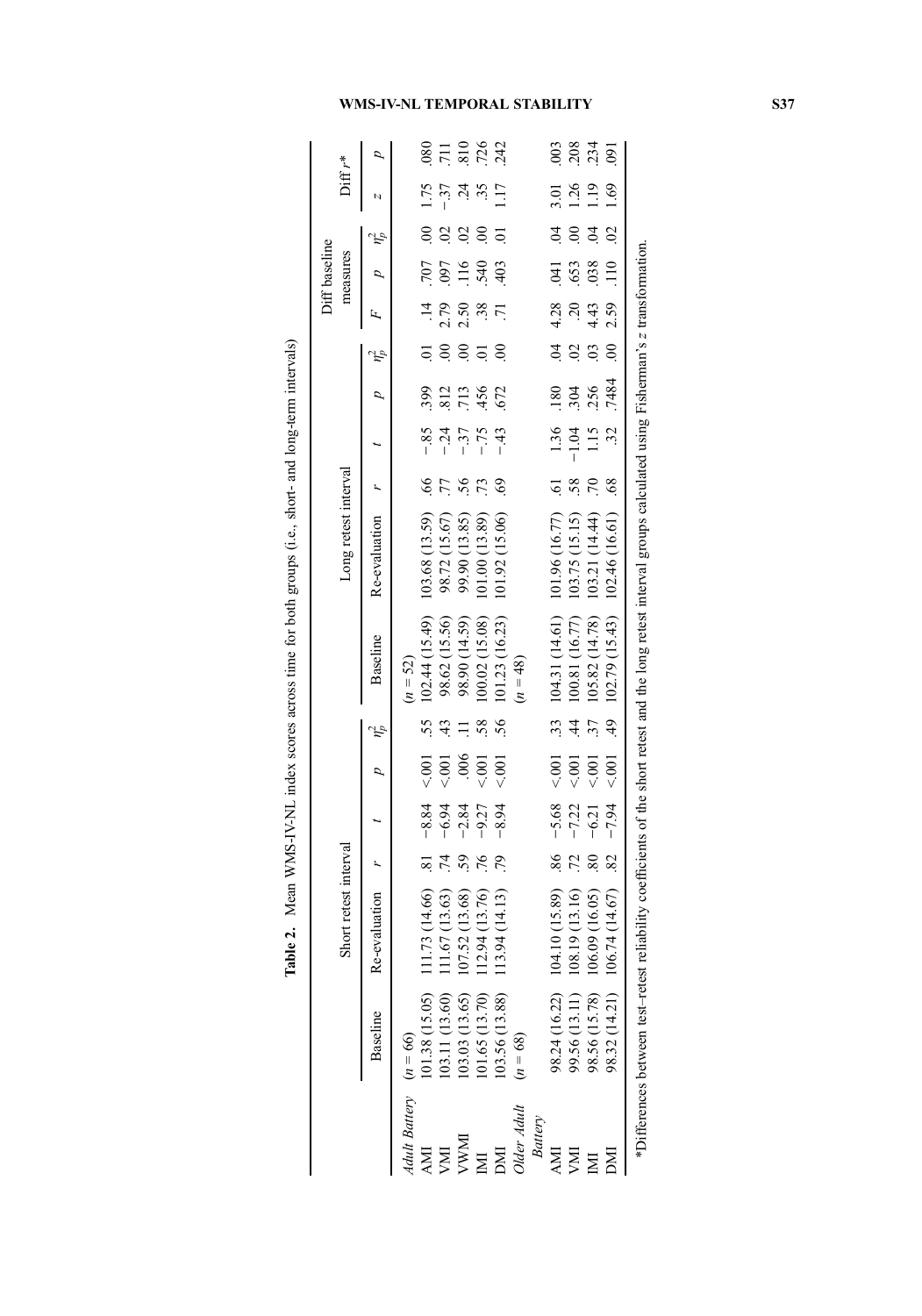baseline and re-evaluation assessment after a long interval (mean overall group difference between −1 and 1 points). Table 3 shows the percentages of participants gaining 5, 10, 15, 20, 25, and 30 points per Index Score.

**Older Adult Battery.** Table [2](#page-8-0) shows the mean WMS-IV-NL Older Adult Battery index scores across time for both groups (i.e., short- and long-term intervals). A significant main effect of Interval (short vs. long) was found for the baseline measures,  $F(4, 111) = 3.24$ ,  $p < .015$ ,  $\eta_p^2 = .10$ , with the long-term retest group performing significantly bigher at the baseline measures of AMI IMI and DMI cantly higher at the baseline measures of AMI, IMI, and DMI.

The mixed factor MANOVA revealed a significant main effect for Time  $(F(1,$ 110) = 17.69,  $p < .001$ ,  $\eta_p^2 = .14$ ). Contrasts revealed that participants performed better at the re-evaluation than at the baseline measure ( $n < .001$ ). No significant main effects at the re-evaluation than at the baseline measure ( $p < .001$ ). No significant main effects were found for either Interval,  $F(1, 110) = .08$ ,  $\eta_p^2 < .001$ , nor Index Scores,  $F(1.368, 150.533) = .43$ ,  $n^2 < .004$ 150.533) = .43,  $\eta_p^2 < .004$ .<br>Additionally the int

Additionally, the interaction effect of Interval × Index Scores was not significant  $F(1.368, 150.533) = 1.55$ ,  $\eta_p^2 = .01$ . Interval and Time showed significant interactions,<br> $F(1.110) = 27.73$ ,  $p < 0.01$ ,  $p^2 = 18$ . That is participants who were re-evaluated after  $F(1, 110) = 27.73$ ,  $p < .001$ ,  $\eta_p^2 = .18$ . That is, participants who were re-evaluated after the short retest interval performed better the second time  $(p < .001)$ , whereas the performed the short retest interval performed better the second time ( $p < .001$ ), whereas the performance of participants who were re-evaluated after the long retest interval did not differ between the two assessments. Also, the interaction between Time and Index Scores was significant,  $F(1.662, 182.782) = 5.48$ ,  $p < .008$ ,  $\eta_p^2 = .05$ . The three-way interaction<br>Interval  $\times$  Time  $\times$  Index Scores was not significant  $F(1.662, 182.782) = 1.21$ ,  $n^2 = .01$ . Interval × Time × Index Scores was not significant,  $F(1.662, 182.782) = 1.21$ ,  $\eta_p^2 = .01$ .<br>Furthermore, Table 2 shows that the performance on all index scores increased signifi-Furthermore, Table [2](#page-8-0) shows that the performance on all index scores increased significantly from baseline to re-evaluation after a short interval. Specifically, the participants showed a mean overall group increase of approximately 6, 9, 8, and 8 points on AMI, VMI, IMI, and DMI, respectively. In contrast, the performance on all index scores did not differ between the baseline and re-evaluation assessment after a long interval (overall group mean differences between −4 and 2 points). Table 3 shows the percentages of participants gaining 5, 10, 15, 20, 25, and 30 points per Index Score.

|                        |            |           | Short retest interval |           |           |            |            |           | Long retest interval |           |           |           |
|------------------------|------------|-----------|-----------------------|-----------|-----------|------------|------------|-----------|----------------------|-----------|-----------|-----------|
|                        | $\geq$ 5   | $\geq 10$ | $\geq$ 15             | $\geq$ 20 | $\geq$ 25 | $\geq 30$  | $\geq 5$   | $\geq 10$ | $\geq$ 15            | $\geq$ 20 | $\geq$ 25 | $\geq 30$ |
| <b>Adult Battery</b>   | $(n = 66)$ |           |                       |           |           |            | $(n = 52)$ |           |                      |           |           |           |
| AMI $(\% )$            | 70.8       | 50.8      | 33.8                  | 13.8      | 7.7       | 1.5        | 27.5       | 23.5      | 21.6                 | 11.8      | 2.0       | $\theta$  |
| VMI $(\%)$             | 62.5       | 46.9      | 31.36                 | 14.1      | 3.1       | 3.1        | 43.1       | 23.5      | 7.8                  | $\theta$  | $\Omega$  | $\theta$  |
| VW MI $(%)$            | 46.2       | 32.3      | 16.9                  | 10.8      | 4.6       | 3.1        | 42.3       | 17.3      | 9.6                  | 7.7       | 3.8       | 1.9       |
| IMI $(\% )$            | 76.6       | 60.9      | 3.4                   | 12.5      | 7.8       | 3.1        | 35.3       | 23.5      | 5.9                  | 2.0       | $\Omega$  | $\theta$  |
| DMI $(\% )$            | 72.3       | 40.0      | 27.7                  | 18.5      | 10.8      | 4.6        | 33.3       | 25.5      | 19.6                 | 2.0       | $\Omega$  | $\Omega$  |
| Older Adult<br>Battery | $(n = 68)$ |           |                       |           |           | $(n = 48)$ |            |           |                      |           |           |           |
| AMI $(\% )$            | 57.4       | 32.4      | 13.2                  | 5.9       | 1.5       | 1.5        | 22.7       | 15.9      | 4.5                  | 4.5       | 2.3       | 2.3       |
| VMI $(%)$              | 73.5       | 50.0      | 22.1                  | 7.4       | 4.4       | 1.5        | 37.5       | 29.2      | 22.9                 | 12.5      | 8.3       | 4.2       |
| IMI $(\% )$            | 61.8       | 41.2      | 25.0                  | 13.2      | 5.9       | 1.5        | 27.3       | 11.4      | 2.3                  | 2.3       | $\Omega$  | $\Omega$  |
| DMI $(\%)$             | 64.7       | 42.6      | 25.0                  | 14.7      | 2.9       | 1.5        | 31.8       | 20.5      | 13.6                 | 4.5       | 2.3       | 2.3       |

Table 3. Percentage of participants with change scores (Time 2–Time 1) of different magnitudes for all WMS-IV-NL index scores after short- and long-term intervals for both groups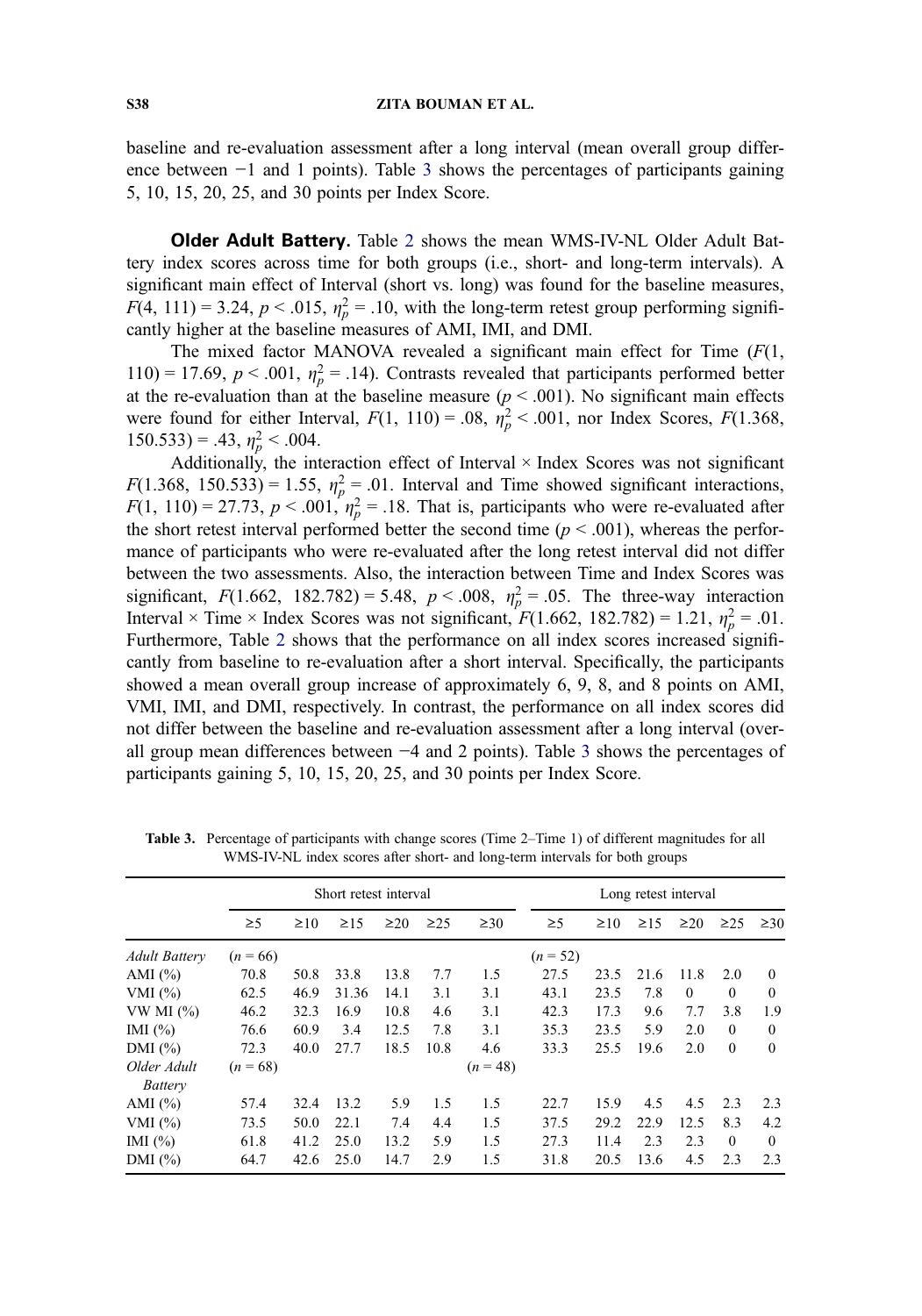#### Regression-based measures for change

Results of the regression analyses for predicting retest scores on the WMS-IV-NL index scores are provided in Table [4](#page-11-0). In addition, regression-based results for the WMS-IV-NL subtest scores after a short- and a long-term retest interval can be found in Supplementary Tables 2 and 3. Baseline performance was a significant predictor of the retest score for all WMS-IV-NL index scores in both batteries after both short-term and long-term retest intervals. The other predictors were only entered in a selection of equations (see Table [4\)](#page-11-0): age accounted for  $\leq 5\%$  of the statistical variance in the two equations; and sex accounted for <5.2% of the statistical variance in the equation for VWMI in the Adult Battery after a long retest interval. Moreover, the variables test–retest interval and education level did not meet the criteria for inclusion as predictor in any of the regression equations. In order to calculate the predicted retest score, clinicians may use the regression equations provided in Table [4](#page-11-0).

Next, the following equation was used to calculate standardized z-scores: zscore =  $(Y_o - Y_p)/SE_{est}$ , where  $Y_o$  is the observed retest score,  $Y_p$  is the predicted retest score, and  $SE_{est}$  is the standard error of the estimate from the regression analysis. These z-scores provide individual level determination of change, and z-scores exceeding  $\pm 1.64$ are significant with an 90% confidence interval and those exceeding  $\pm 1.96$  are significant with a 95% confidence interval. The base rates of these confidence intervals for the WMS-IV-NL index scores are presented in Table [5.](#page-12-0)

#### **DISCUSSION**

The present study provides test–retest reliability estimates, examined practice effects and presented SRB change norms for the WMS-IV-NL Adult and Older Adult Batteries using large independent samples of healthy participants who were re-assessed either after a short retest-interval (3–16 weeks) or a long retest-interval (12–24 months). To our knowledge, this study is the first to examine the magnitude of test–retest reliability and practice effects for the WMS-IV over longer time intervals than three months.

Consistent with the results reported in the Technical Manual of the US WMS-IV (Holdnack & Drozdick, [2009\)](#page-16-0), short-term test–retest reliability estimates for most of the WMS-IV-NL index scores were adequate to good, with the exception of a low test–retest reliability for the VWMI in the Adult Battery. Long-term test–retest reliability coefficients were generally lower than the short-term estimates, which is in agreement with the notion that test–retest reliability decreases as the retest interval is longer (Domino & Domino, [2006](#page-15-0)). With respect to previous versions of the WMSs, poor test–retest reliability estimates were reported after a longer retest interval for the WMS (Haltstead– Reitan Neuropsychological Test Battery/WMS: Dikmen et al., [1999](#page-15-0)) and WMS-III (Lo et al., [2012](#page-16-0)). Furthermore, similar findings were demonstrated for the Auditory Verbal Learning Test (Geffen, Butterworth, & Geffen, [1994;](#page-16-0) Uchiyama et al., [1995\)](#page-17-0) and Hopkins Verbal Learning Test (Rasmusson, Bylsma, & Brandt, [1995\)](#page-17-0).

As expected, practice effects for the WMS-IV-NL index scores were most prominent after a short retest interval. Upon re-examination after such short time periods, healthy participants seem to benefit greatly from the first administration. In agreement with previous work (Basso et al., [2002](#page-15-0); Holdnack & Drozdick, [2009;](#page-16-0) Lo et al., [2012](#page-16-0); Wechsler, [1997\)](#page-17-0), no significant practice effects were observed for the working memory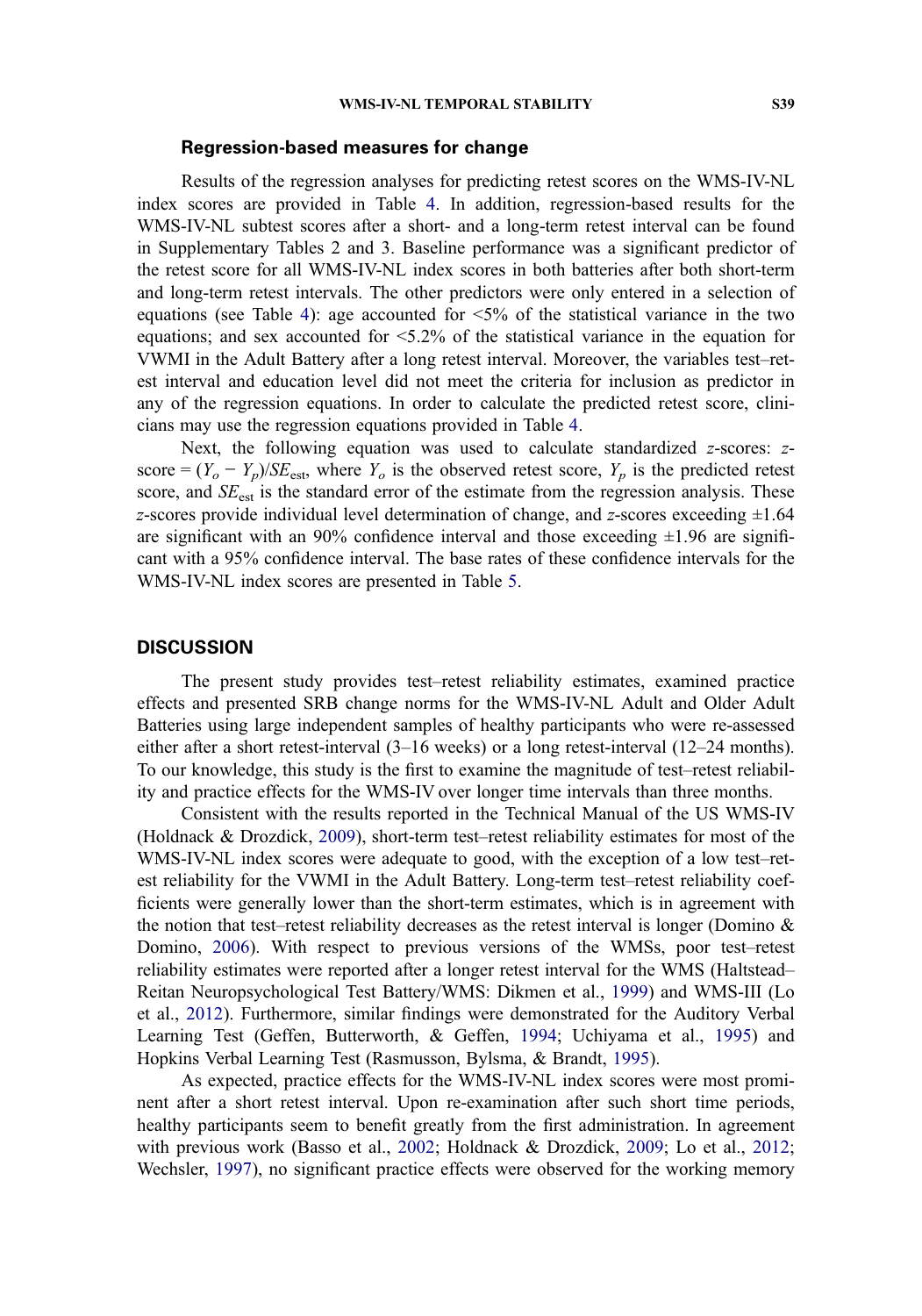| Short interval                 |             | $SE_{est}$     | Constant | $\beta_{\text{baseline}}$ | $\beta$ estinterval | $\beta_{\rm age}$                     | $\beta_{\rm education}$ | $\beta_{\rm sex}$ | Equation predicted score                                                                                                                                                             |
|--------------------------------|-------------|----------------|----------|---------------------------|---------------------|---------------------------------------|-------------------------|-------------------|--------------------------------------------------------------------------------------------------------------------------------------------------------------------------------------|
| Adult Battery $(n = 66)$       |             |                |          |                           |                     |                                       |                         |                   |                                                                                                                                                                                      |
| <b>NNI</b>                     |             | 8.81           | 33.138   | .774                      |                     |                                       |                         |                   | $33.138 + (baseline AMI \times .774)$                                                                                                                                                |
| NИI                            | ς           |                | 36.284   | .731                      |                     |                                       |                         |                   | $36.284 + (baseline VMI \times .731)$                                                                                                                                                |
| <b>LINAN</b>                   | 57          | 9.39<br>1.35   | 47.982   |                           |                     |                                       |                         |                   | $47.982 + (baseline VWMI \times .575)$                                                                                                                                               |
| $\mathbb{M}%$                  | .74         | 9.31           | 37.172   | 575                       |                     |                                       |                         |                   | $37.172 + (baseline IMI \times .745)$                                                                                                                                                |
| IMI                            | $80\,$      | 8.52           | 41.684   | .769                      |                     | $-177$                                |                         |                   | 41.684 + (baseline DMI × .769) + (age × -.177)                                                                                                                                       |
| Older Adult Battery $(n = 68)$ |             |                |          |                           |                     |                                       |                         |                   |                                                                                                                                                                                      |
| $\Delta M$                     |             | 7.78           | 46.042   | 863                       | Ī                   | $-.345$                               |                         | I                 | $46.042 + (baseline AMI \times .863) + (age \times -0.345)$                                                                                                                          |
| NИ                             | $\mathbf 2$ |                | 36.482   | 720                       |                     | $\overline{\phantom{a}}$              |                         |                   | $36.482 +$ (baseline VMI $\times$ .720)                                                                                                                                              |
| $\mathbb{M}$                   | 80          | 9.23<br>9.65   | 25.652   | 816                       |                     | $\begin{array}{c} \hline \end{array}$ |                         |                   | $25.652 +$ (baseline IMI $\times$ .816)                                                                                                                                              |
| DMI                            |             | 8.27           | 23.751   | 844                       |                     |                                       |                         |                   | $23.751 +$ (baseline DMI $\times$ .844)                                                                                                                                              |
| Long interval                  |             |                |          |                           |                     |                                       |                         |                   |                                                                                                                                                                                      |
| Adult Battery $(n = 52)$       |             |                |          |                           |                     |                                       |                         |                   |                                                                                                                                                                                      |
| <b>NN</b>                      |             | 1.04           | 40.493   | 625                       |                     |                                       |                         |                   | $40.493 +$ (baseline AMI $\times$ .625)                                                                                                                                              |
| NИ                             |             | 0.29           | 21.201   | 781                       |                     |                                       |                         |                   | $21.201 + (baseline VML \times .781)$                                                                                                                                                |
| <b>LYMAL</b>                   |             | 10.77          | 31.065   | 588                       |                     |                                       |                         | 6.412             | 31.065 + (baseline VWMI $\times$ .588) + (sex $\times$ 6.12)                                                                                                                         |
| $\mathbb{N}$                   |             | 9.41           | 26.989   | .734                      |                     |                                       |                         |                   | $26.989 + (baseline MM \times .734)$                                                                                                                                                 |
| DMI                            |             | 1.20           | 32.171   | 696                       |                     |                                       |                         |                   | $32.171 +$ (baseline DMI $\times .696$ )                                                                                                                                             |
| Older Adult Battery $(n = 48)$ |             |                |          |                           |                     |                                       |                         |                   |                                                                                                                                                                                      |
| <b>AMI</b>                     |             |                | 26.354   | .725                      |                     |                                       |                         |                   | $26.354 + (baseline AMI \times .725)$                                                                                                                                                |
| NД                             |             | 13.16<br>12.98 | 45.435   | 571                       |                     |                                       |                         |                   | $45.435 +$ (baseline VMI $\times .571$ )                                                                                                                                             |
| IMI                            | $\cdot$ 70  | 10.48          | 33.984   | 561                       |                     |                                       |                         |                   | 33.984 + (baseline IMI $\times$ .661)                                                                                                                                                |
| DХ                             | 69.         | 12.14          | 25.901   | 745                       | I                   | I                                     |                         | I                 | $25.901 +$ (baseline DMI $\times$ .745)                                                                                                                                              |
|                                |             |                |          |                           |                     |                                       |                         |                   | Notes: $SE_{est}$ = standard error of the estimate; $\beta$ = unstandardized beta (slope); testinterval was measured in days; age was measured in years; education level was coded 1 |

Table 4. Regression coefficients and indices of significance Table 4. Regression coefficients and indices of significance

# <span id="page-11-0"></span>S40 ZITA BOUMAN ET AL.

low, 2: average, 3: high; sex was coded 1: male, 2: female.<br>All index equations use age adjusted standard scores. low, 2: average, 3: high; sex was coded 1: male, 2: female. All index equations use age adjusted standard scores.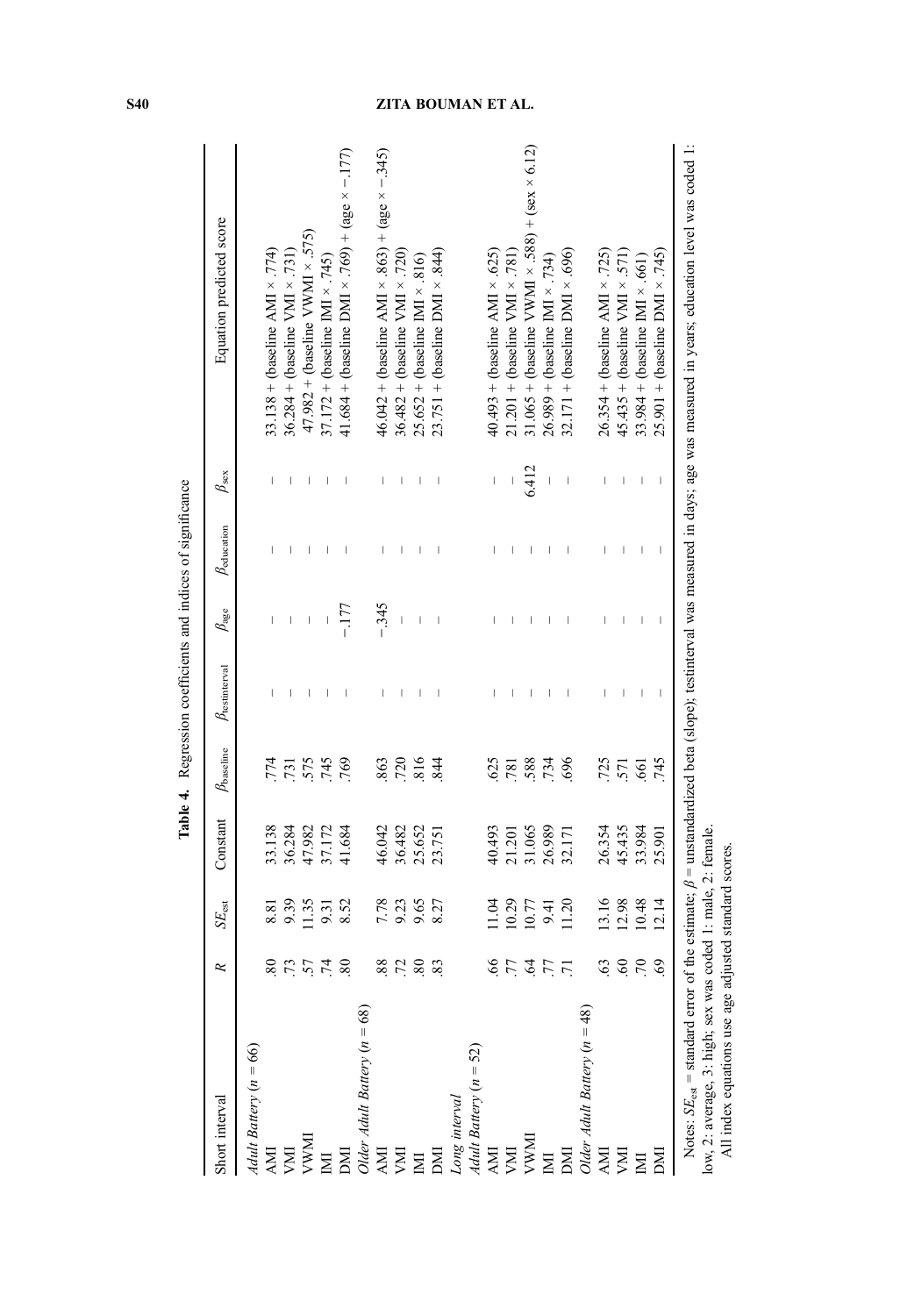Table 5. Base rates of 90 and 95% SRB change norms for the WMS-IV-NL index scores Table 5. Base rates of 90 and 95% SRB change norms for the WMS-IV-NL index scores

<span id="page-12-0"></span>

|                                                                |                                                                                                                                                                                          |                 | 90% SRB confidence interval     |                               |                                                                         |                 |                        |                       | 95% SRB confidence interval                                    |                                   |                             |                   |
|----------------------------------------------------------------|------------------------------------------------------------------------------------------------------------------------------------------------------------------------------------------|-----------------|---------------------------------|-------------------------------|-------------------------------------------------------------------------|-----------------|------------------------|-----------------------|----------------------------------------------------------------|-----------------------------------|-----------------------------|-------------------|
|                                                                | Short                                                                                                                                                                                    | retest interval |                                 |                               | Long retest interval                                                    |                 |                        | Short retest interval |                                                                |                                   | Long retest interval        |                   |
|                                                                | Declined                                                                                                                                                                                 | Stable          | Improved                        | Declined                      | Stable                                                                  | Improved        | Declined               | Stable                | Improved                                                       | Declined                          | Stable                      | Improved          |
| ult Battery                                                    |                                                                                                                                                                                          |                 |                                 |                               |                                                                         |                 |                        |                       |                                                                |                                   |                             |                   |
| MI (%)                                                         |                                                                                                                                                                                          | 93.8            |                                 |                               |                                                                         |                 |                        |                       |                                                                |                                   |                             |                   |
| $\sigma_{\rm M}$ (%)                                           |                                                                                                                                                                                          | 92.2            |                                 |                               |                                                                         |                 |                        | 95.3<br>96.9<br>96.9  |                                                                |                                   |                             |                   |
| WMI $\left(\!\begin{smallmatrix} 0 \end{smallmatrix}\!\right)$ |                                                                                                                                                                                          | 90.8<br>92.2    | 5.7<br>5.7<br>5.7<br>5.7<br>5.7 | 9<br>9 9 1 9 9 9<br>9 9 1 9 9 | 2<br>2<br>2<br>2<br>2<br>2<br>2<br>2<br>2<br>2<br>3<br>2<br>3<br>2<br>3 | o ∞oo<br>nomini | $3.16$<br>$1.5$<br>$0$ |                       | $\frac{15}{13}$ $\frac{15}{19}$ $\frac{0}{15}$ $\frac{15}{15}$ | o o ∞ o o<br>d d m <del>d</del> m | 4.1<br>98.0<br>96.2<br>96.1 | $\frac{1}{2}$     |
|                                                                |                                                                                                                                                                                          |                 |                                 |                               |                                                                         |                 |                        | $\overline{00}$       |                                                                |                                   |                             |                   |
|                                                                |                                                                                                                                                                                          | 92.3            |                                 |                               |                                                                         |                 | $\circ$                | 98.5                  |                                                                |                                   |                             | $\circ$           |
| MI (%)<br>DMI (%)<br>Dlder Adult                               |                                                                                                                                                                                          |                 |                                 |                               |                                                                         |                 |                        |                       |                                                                |                                   |                             |                   |
| <b>Battery</b>                                                 |                                                                                                                                                                                          |                 |                                 |                               |                                                                         |                 |                        |                       |                                                                |                                   |                             |                   |
| AMI (%)                                                        |                                                                                                                                                                                          | 91.2            | 5.9                             |                               | 90.9                                                                    | 6.8             |                        | 95.6                  | $4\cdot$                                                       |                                   |                             |                   |
| MI (%)                                                         | 8.8                                                                                                                                                                                      | 86.8            | $\frac{4}{4}$                   | $2.3$<br>$6.3$<br>$4.5$       | 89.6                                                                    | $4.2$<br>2.3    | 2.9                    | 95.6                  | 1.5                                                            | $2.347$<br>$2.47$                 | 93.3<br>93.3<br>95.3        | $\frac{4.5}{2.1}$ |
| $\prod$ (%)                                                    | $4\cdot$                                                                                                                                                                                 | 91.2            | 4.4                             |                               | 93.2                                                                    |                 | $\circ$                | 100                   | $\circ$                                                        |                                   |                             |                   |
| $\binom{6}{0}$                                                 |                                                                                                                                                                                          | 92.6            | 4.4                             | 6.8                           | 90.9                                                                    | 2.3             | $\circ$                | 95.5                  | 1.5                                                            | 4.5                               | 93.2                        | 2.3               |
|                                                                | Notes: Adult Battery short retest interval $n = 66$ ; Adult Battery long retest interval $n = 52$ ; Older Adult Battery short retest interval $n = 68$ ; Older Adult Battery long retest |                 |                                 |                               |                                                                         |                 |                        |                       |                                                                |                                   |                             |                   |

interval  $n = 48$ .

interval  $n = 48$ .

## WMS-IV-NL TEMPORAL STABILITY S41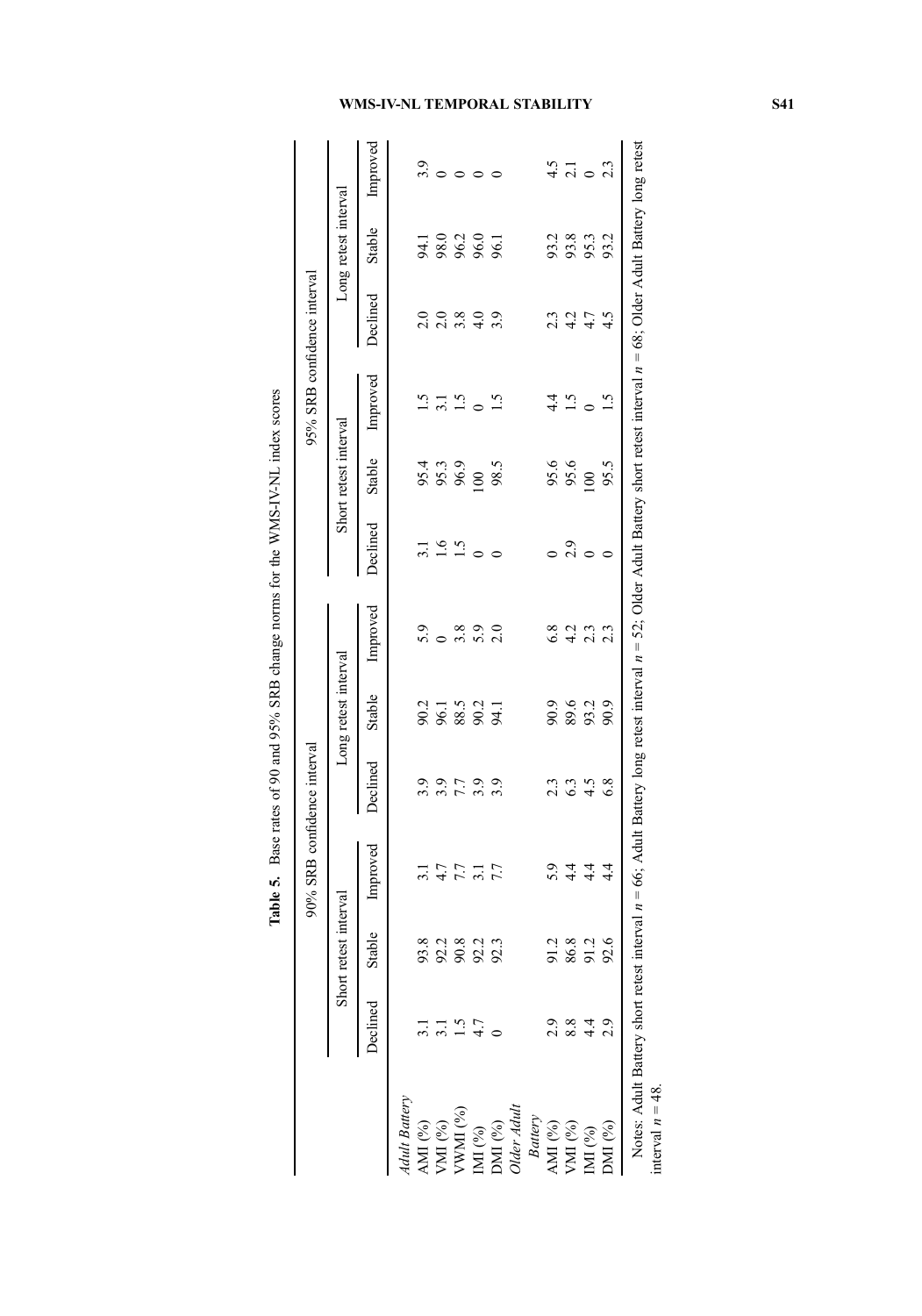measure. Furthermore, we found that practice effects were more pronounced in the Adult Battery than in the Older Adult Battery (McCaffrey et al., [1993;](#page-16-0) McCaffrey & Westervelt, [1995;](#page-16-0) Mitrushina & Satz, [1991;](#page-16-0) Tulsky & Zhu, [1997](#page-17-0)). Presumably, healthy participants with optimal memory function are able to remember specific stimuli of the episodic memory subtests or effective test-taking strategies which may have resulted in performance increments. Furthermore, they may have benefitted from familiarity with the test procedure (Anastasi & Urbina, [1997;](#page-15-0) Calamia et al., [2012\)](#page-15-0).

Our findings extend those of previous research (Holdnack & Drozdick, [2009;](#page-16-0) Holdnack et al., [2013](#page-16-0)) in that we examined repeated assessments of the WMS-IV-NL Adult and Older Adult Batteries after a long retest interval, whereas previous studies only used re-assessments up to three months. We found no evidence for practice effects for the long-term retest group. That is, performance on all WMS-IV-NL index scores remained stable across the baseline and re-evaluation after a long interval from 12 to 24 months (overall group mean differences between −1 and 1). This suggests that the performance on the WMS-IV-NL after a long retest-interval of 12–24 months is influenced to a lesser extent by factors such as recollection of specific test items, test-taking strategies, or familiarity with the test-occasion. In the future, it would be interesting to evaluate whether such a long time interval may also diminish effects of practice in other neuropsychological measures.

For clinicians who are interested in determining whether a patient's change in performance on the WMS-IV-NL index scores is clinically meaningful and reliable, we have provided SRB equations in Table [4.](#page-11-0) These SRB equations correct for practice effects using an individual's baseline performance as a predictor of the retest WMS-IV-NL index score (Duff et al., [2012;](#page-16-0) Temkin et al., [1999\)](#page-17-0). Moreover, it is possible to correct for other demographic variables that could potentially impact memory performance at re-evaluation, such as the test–retest interval, age, education level, and sex. One could argue that simple reliable change approaches that reveal cut-offs may be more easily used in clinical practice, but they do not correct for practice effects, regression to the mean and other potential predictors. Furthermore, another advantage of SRB change norms is that they are converted into z-scores, i.e., a common metric that allows us to make direct comparisons of changes in performance across different neuropsychological tests (Duff et al., [2012](#page-16-0)).

Also, we took into account other variables, such as test–retest interval and the demographic variables age, education level, and sex. These variables may affect repeated assessments using memory tests. Our results show that these variables did not have significant effects on most of the regression equations in our study. These findings are in agreement with several previous studies reporting that baseline measures alone predict a large amount of the variance and that subsequent variables (e.g., retest interval and demographics) predict none or only small amounts of the variance (Temkin et al., [1999\)](#page-17-0).

One potential confound of the current study is that the short interval group was assessed by the same examiner twice, whereas the assessments in the long-term group were mainly performed by two different examiners. However, because there were no differences in gains when the WMS-IV-NL was administered twice by the same examiner or by two different examiners, it is unlikely that this has influenced the results. Furthermore, assignment of participants to either the short or long retest interval group was done pseudo-randomly; first, the short-interval substudy was performed by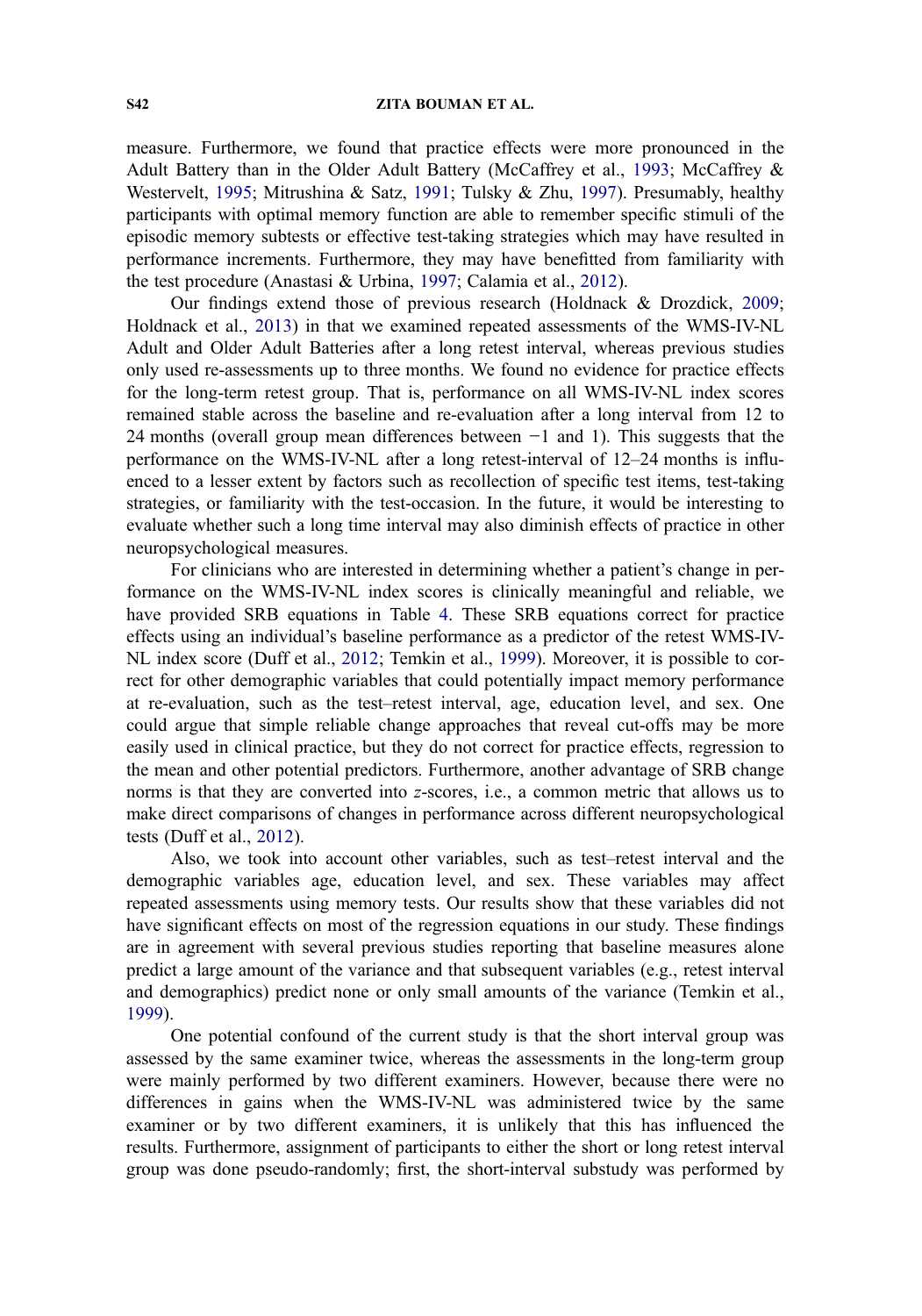asking participants in the normative sample whether they were willing to take part in this test–retest study (based on stratification criteria and availability). Subsequently, the long-interval substudy was performed in a similar manner (only excluding participants who already took part in the short-delay study).

A potential limitation of our study is that we found significant differences in the baseline measures of the short-term and long-term retest groups for the WMS-IV-NL Older Adult Battery. Because of the pseudo-random group assignment, we cannot think of a potential bias that could have caused these baseline differences. Note, however, that these baseline differences are taken into account statistically in the newly performed regression analyses. Another limitation of this study is the broad time window for the long-interval group. It would be a recommendation for further research to examine a retest interval as a continuous variable, making it possible to determine whether the gain in test performance reaches an asymptote and is no longer clinically meaningful.

A further limitation of the WMS-IV is that no alternate forms are available for this memory battery. Alternate forms of episodic memory tests may reduce the confounding practice effects as they intercept the recollection of specific items (Benedict, [2005;](#page-15-0) Benedict & Zgaljardic, [1998](#page-15-0)). Examples of memory tests with alternate forms are the California Verbal Learning Test—II (Delis, Kramer, Kaplan, & Ober, [2000\)](#page-15-0) and the Rivermead Behavioral Memory Test—Third Edition (Wilson et al., [2008\)](#page-17-0). Although it is well known that alternate forms cannot eliminate practice effects because other factors such as recollection of test demands, effective test-taking strategies, or familiarity with the test-procedure influence the effects of practice (Anastasi & Urbina, [1997](#page-15-0); Beglinger et al., [2005;](#page-15-0) Calamia et al., [2012\)](#page-15-0), it is suggested to use memory tests with alternative forms when a short retest interval is required.

In conclusion, the findings of this study show that the WMS-IV-NL has an adequate test–retest reliability. Since the authorized Dutch version of the WMS-IV and the original US version are highly equivalent, our results are likely to apply to the US version and other language versions of the WMS-IV as well. In line with this notion, the findings corroborate previously observed practice effects on the WMS-IV after a short time interval (Holdnack & Drozdick, [2009\)](#page-16-0), but no evidence for practice effects were found after a long time interval of 12–24 months. Furthermore, practice effect-adjusted SRB change norms were provided for the WMS-IV-NL.

#### ACKNOWLEDGMENTS

We thank Pearson Assessment B. V., Amsterdam, The Netherlands, for authorizing and funding the development of the WMS-IV-NL. We thank Aileen Bremer, Bart Kral, Elaha Naimi, Jessyca Villier, Julius Ströhm, Karina Burger, Kimberly van der Wissel, Rens van Meegen, and Sophie Jellema for their assistance in the data collection.

## DISCLOSURE STATEMENT

No potential conflict of interest was reported by the authors.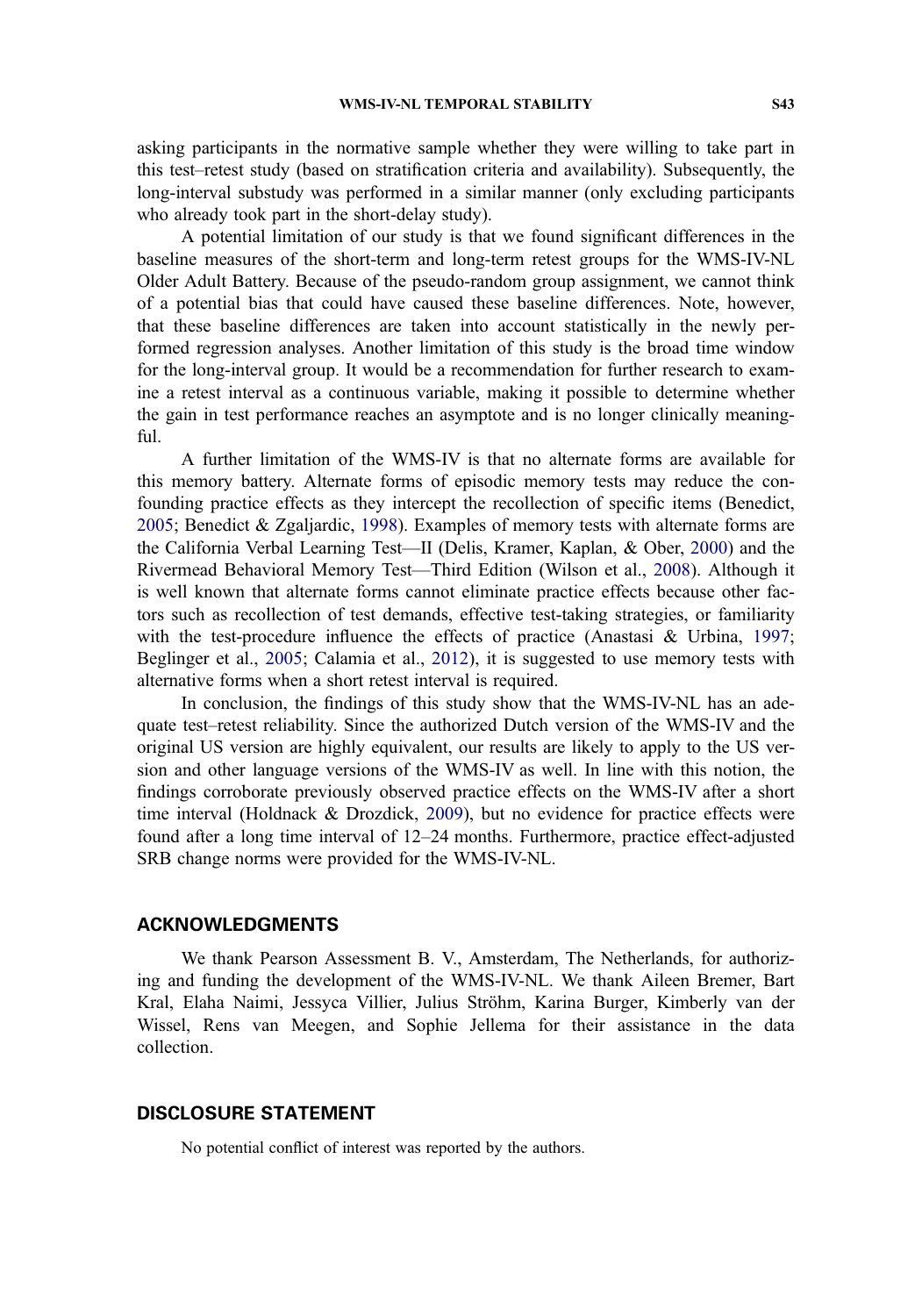## <span id="page-15-0"></span>FUNDING

This study was funded by Pearson Assessment B.V. and Kempenhaeghe, Academic Centre for Epileptology, Heeze, The Netherlands.

## **REFERENCES**

- Anastasi, A., & Urbina, S. (1997). Psychological testing (7th ed.). New York, NY: Macmillan.
- Basso, M. R., Carona, F. D., Lowery, N., & Axelrod, B. N. (2002). Practice effects on the WAIS-III across 3- and 6-month intervals. The Clinical Neuropsychologist (Neuropsychology, Development and Cognition: Section D), 16, 57–63. doi[:10.1076/clin.16.1.57.8329](http://dx.doi.org/10.1076/clin.16.1.57.8329)
- Beglinger, L. J., Gaydos, B., Tangphao-Daniels, O., Duff, K., Kareken, D. A., Crawford, J., … Siemers, E. R. (2005). Practice effects and the use of alternate forms in serial neuropsychological testing. Archives of Clinical Neuropsychology, 20, 517–529. doi:[10.1016/](http://dx.doi.org/10.1016/j.acn.2004.12.003) [j.acn.2004.12.003](http://dx.doi.org/10.1016/j.acn.2004.12.003)
- Benedict, R. H. (2005). Effects of using same- versus alternate-form memory tests during shortinterval repeated assessments in multiple sclerosis. Journal of the International Neuropsychological Society, 11, 727–736. doi[:10.1017/S1355617705050782](http://dx.doi.org/10.1017/S1355617705050782)
- Benedict, R. H., & Zgaljardic, D. J. (1998). Practice effects during repeated administrations of memory tests with and without alternate forms. Journal of Clinical and Experimental Neuropsychology (Neuropsychology, Development and Cognition: Section A), 20, 339–352. doi:[10.1076/jcen.20.3.339.822](http://dx.doi.org/10.1076/jcen.20.3.339.822)
- Bouman, Z., Hendriks, M. P. H., Kerkmeer, M. C., Kessels, R. P. C., & Aldenkamp, A. P. (2015). Confirmatory Factor Analysis of the Dutch version of the Wechsler Memory Scale—Fourth Edition (WMS-IV-NL). Archives of Clinical Neuropsychology, 30, 228–235. doi[:10.1093/ar](http://dx.doi.org/10.1093/arclin/acv013)[clin/acv013.](http://dx.doi.org/10.1093/arclin/acv013)
- Calamia, M., Markon, K., & Tranel, D. (2012). Scoring higher the second time around: Metaanalyses of practice effects in neuropsychological assessment. The Clinical Neuropsychologist, 26, 543–570. doi:[10.1080/13854046.2012.680913](http://dx.doi.org/10.1080/13854046.2012.680913)
- Calamia, M., Markon, K., & Tranel, D. (2013). The robust reliability of neuropsychological measures: Meta-analyses of test–retest correlations. The Clinical Neuropsychologist, 27, 1077– 1105. doi[:10.1080/13854046.2013.809795](http://dx.doi.org/10.1080/13854046.2013.809795)
- Centraal Bureau voor Statistiek [Central Office of Statistics for the Netherlands] (2011). Datalevering Enquête Beroepsbevolking [Data survey workforce]. Retrieved from <http://www.cbs.nl>
- Chelune, G. J. (2003). Assessing reliable neuropsychological change. In R. Franklin (Ed.), Prediction in forensic and neuropsychology: Sound statistical practices (pp. 123–147). Mahwah: Lawrence Erlbaum.
- Chelune, G. J., Naugle, R. I., Lüders, H., Sedlak, J., & Awad, I. A. (1993). Individual change after epilepsy surgery: Practice effects and base-rate information. Neuropsychology, 7, 41– 52. doi:[10.1037/0894-4105.7.1.41](http://dx.doi.org/10.1037/0894-4105.7.1.41)
- Collie, A., Maruff, P., McStephen, M., & Darby, D. G. (2003). Psychometric issues associated with computerised neuropsychological assessment of concussed athletes. British Journal of Sports Medicine, 37, 556–559. doi[:10.1136/bjsm.37.6.556](http://dx.doi.org/10.1136/bjsm.37.6.556)
- Delis, D. C., Kramer, H. H., Kaplan, E., & Ober, B. A. (2000). California Verbal Learning Test (2nd ed.). San Antonio, TX: Psychological Corporation.
- Dikmen, S. S., Heaton, R. K., Grant, I., & Temkin, N. R. (1999). Test–retest reliability and practice effects of expanded Halstead–Reitan Neuropsychological Test Battery. Journal of the International Neuropsychological Society, 5, 346–356.
- Domino, G., & Domino, M. L. (2006). Psychological testing. Cambridge, UK: Cambridge University Press.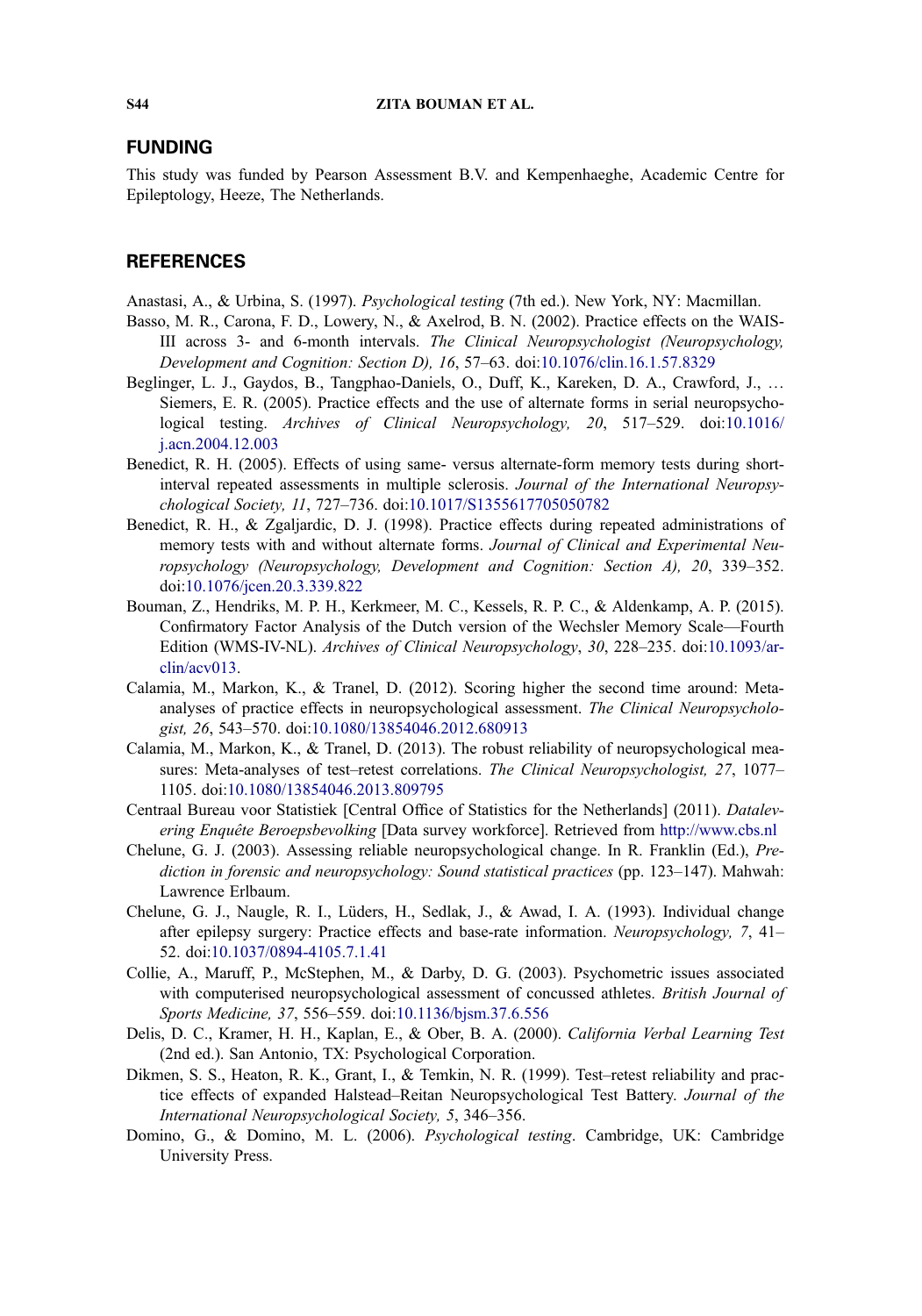- <span id="page-16-0"></span>Duff, K., Chelune, G., & Dennett, K. (2012). Within-session practice effects in patients referred for suspected dementia. Dementia and Geriatric Cognitive Disorders, 33, 245–249. doi:[10.1159/000339268](http://dx.doi.org/10.1159/000339268)
- Ferrer, E., Salthouse, T. A., Stewart, W. F., & Schwartz, B. S. (2004). Modeling age and retest processes in longitudinal studies of cognitive abilities. Psychology and Aging, 19, 243–259. doi:[10.1037/0882-7974.19.2.243](http://dx.doi.org/10.1037/0882-7974.19.2.243)
- Geffen, G. M., Butterworth, P., & Geffen, L. B. (1994). Test–retest reliability of a new form of the auditory verbal learning test (AVLT). Archives of Clinical Neuropsychology, 9, 303–316. doi:[10.1093/arclin/9.4.303](http://dx.doi.org/10.1093/arclin/9.4.303)
- Heilbronner, R. L., Sweet, J. J., Attix, D. K., Krull, K. R., Henry, G. K., & Hart, R. P. (2010). Official position of the American academy of clinical neuropsychology on serial neuropsychological assessments: The utility and challenges of repeat test administrations in clinical and forensic contexts. The Clinical Neuropsychologist, 24, 1267–1278. doi[:10.1080/](http://dx.doi.org/10.1080/13854046.2010.526785) [13854046.2010.526785](http://dx.doi.org/10.1080/13854046.2010.526785)
- Hendriks, M. P. H., Bouman, Z., Kessels, R. P. C., & Aldenkamp, A. P. (2014). Wechsler Memory Scale-Fourth Edition, Dutch Edition (WMS-IV-NL). Amsterdam: Pearson Assessment.
- Holdnack, J. A., Drozdick, L., Weiss, L. G., & Iverson, G. L. (Eds.). (2013). WAIS-IV, WMS-IV, and ACS: Advanced clinical interpretation. San Antonio, TX: Academic Press.
- Holdnack, J. A., & Drozdick, L. W. (2009). Wechsler memory scale (Technical and interpretive manual 4th ed.). San Antonio, TX: NCS Pearson.
- Iverson, G. L. (2001). Interpreting change on the WAIS-III/WMS-III in clinical samples. Archives of Clinical Neuropsychology, 16, 183–191. doi:[10.1016/S0887-6177\(00\)00060-3](http://dx.doi.org/10.1016/S0887-6177(00)00060-3)
- Ivnik, R. J., Smith, G. E., Malec, J. F., Petersen, C., & Tangalos, E. G. (1995). Long-term stability and intercorrelations of cognitive abilities in older persons. Psychological Assessment, 7, 155–161. doi:[10.1037/1040-3590.7.2.155](http://dx.doi.org/10.1037/1040-3590.7.2.155)
- Lezak, M. D., Howieson, D. B., Bigler, E. D., & Tranel, D. (2012). Neuropsychological assessment. New York, NY: Oxford University Press.
- Lo, A. H., Humphreys, M., Byrne, G. J., & Pachana, N. A. (2012). Test–retest reliability and practice effects of the Wechsler Memory Scale-III. Journal of Neuropsychology, 6, 212–231. doi:[10.1111/j.1748-6653.2011.02023.x](http://dx.doi.org/10.1111/j.1748-6653.2011.02023.x)
- McCaffrey, R. J., Ortega, A., & Haase, R. F. (1993). Effects of repeated neuropsychological assessments. Archives of Clinical Neuropsychology, 8, 519–524. doi:[10.1016/0887-6177\(93\)](http://dx.doi.org/10.1016/0887-6177(93)90052-3) [90052-3](http://dx.doi.org/10.1016/0887-6177(93)90052-3)
- McCaffrey, R. J., & Westervelt, H. J. (1995). Issues associated with repeated neuropsychological assessments. Neuropsychology Review, 5, 203–221. doi[:10.1007/BF02214762](http://dx.doi.org/10.1007/BF02214762)
- McSweeny, A. J., Naugle, R. I., Chelune, G. J., & Lüders, H. (1993). "T Scores for Change": An illustration of a regression approach to depicting change in clinical neuropsychology. Clinical Neuropsychologist, 7, 300–312. doi[:10.1080/13854049308401901](http://dx.doi.org/10.1080/13854049308401901)
- Mitrushina, M., & Satz, P. (1991). Effect of repeated administration of a neuropsychological battery in the elderly. Journal of Clinical Psychology, 47, 790–801. doi:[10.1002/1097-4679](http://dx.doi.org/10.1002/1097-4679(199111)47:6<790:AID-JCLP2270470610>3.0.CO;2-C) [\(199111\)47:6<790:AID-JCLP2270470610>3.0.CO;2-C](http://dx.doi.org/10.1002/1097-4679(199111)47:6<790:AID-JCLP2270470610>3.0.CO;2-C)
- Nelson, H. E., & Willison, J. R. (1991). The Revised National Adult Reading Test: Test manual. Windsor: NFER-Nelson.
- Rabbitt, P., Diggle, P., Smith, D., Holland, F., & Mc Innes, L. (2001). Identifying and separating the effects of practice and of cognitive ageing during a large longitudinal study of elderly community residents. Neuropsychologia, 39, 532–543. doi[:10.1016/S0028-3932\(00\)00099-3](http://dx.doi.org/10.1016/S0028-3932(00)00099-3)
- Rabin, L. A., Barr, W. B., & Burton, L. A. (2005). Assessment practices of clinical neuropsychologists in the United States and Canada: A survey of INS, NAN, and APA Division 40 members. Archives of Clinical Neuropsychology, 20, 33–65. doi:[10.1016/j.acn.2004.02.005](http://dx.doi.org/10.1016/j.acn.2004.02.005)